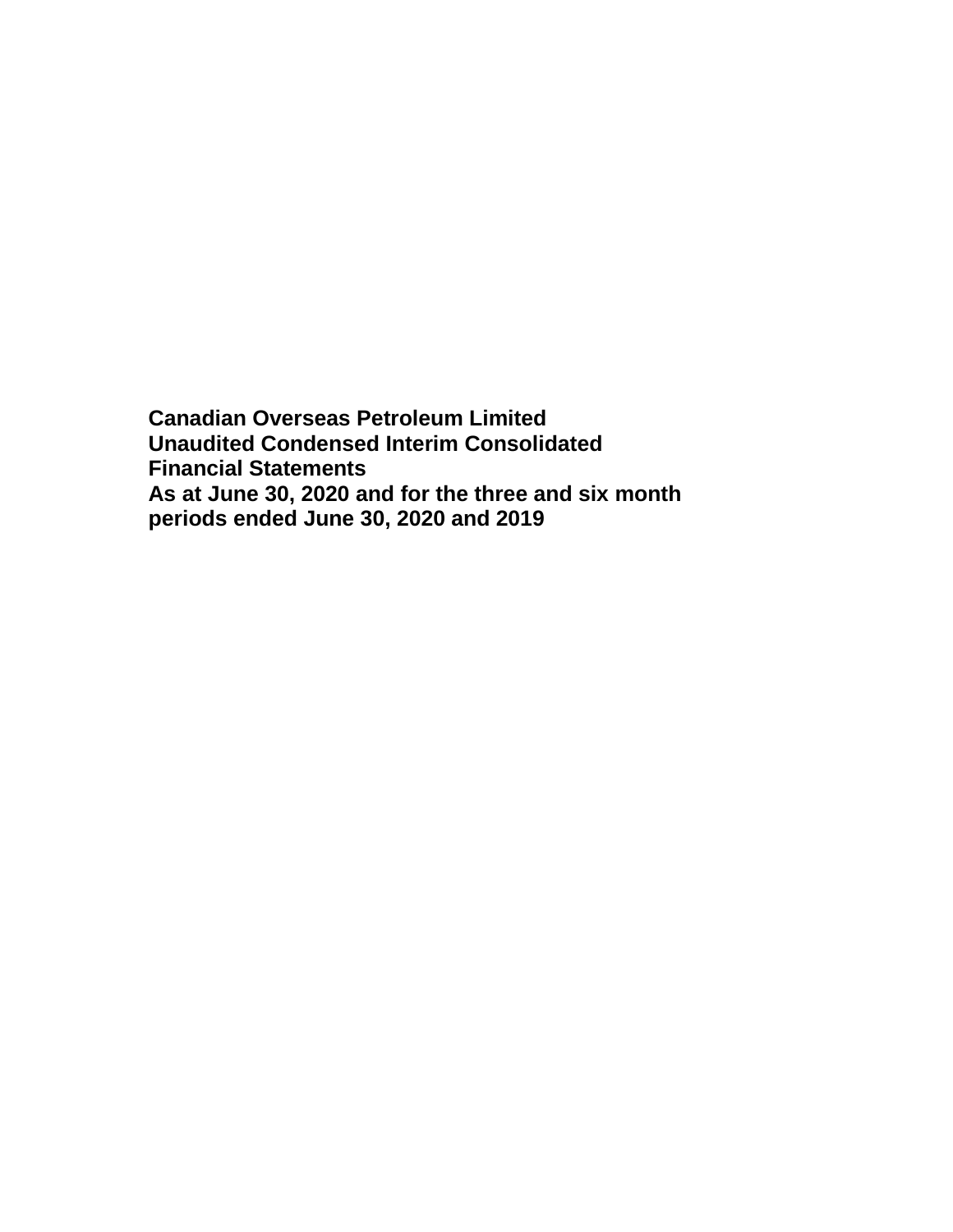#### **Management's Responsibility for Consolidated Financial Statements**

The information provided in these unaudited condensed interim consolidated financial statements is the responsibility of management. In the preparation of the statements, estimates are sometimes necessary to make a determination of future values for certain assets or liabilities. Management believes such estimates have been based on careful judgments and have been properly reflected in the accompanying consolidated financial statements.

Management maintains a system of internal controls to provide reasonable assurance that the Company's assets are safeguarded and to facilitate the preparation of relevant and timely information.

The audit committee has reviewed the unaudited condensed interim consolidated financial statements with management and has reported to the Board of Directors. The Board of Directors has approved the unaudited consolidated interim financial statements as presented.

*Signed "Arthur S. Millholland" Signed "Ryan Gaffney"* Arthur S. Millholland Ryan Gaffney President and Chief Executive Officer Chief Financial Officer September 14, 2020 September 14, 2020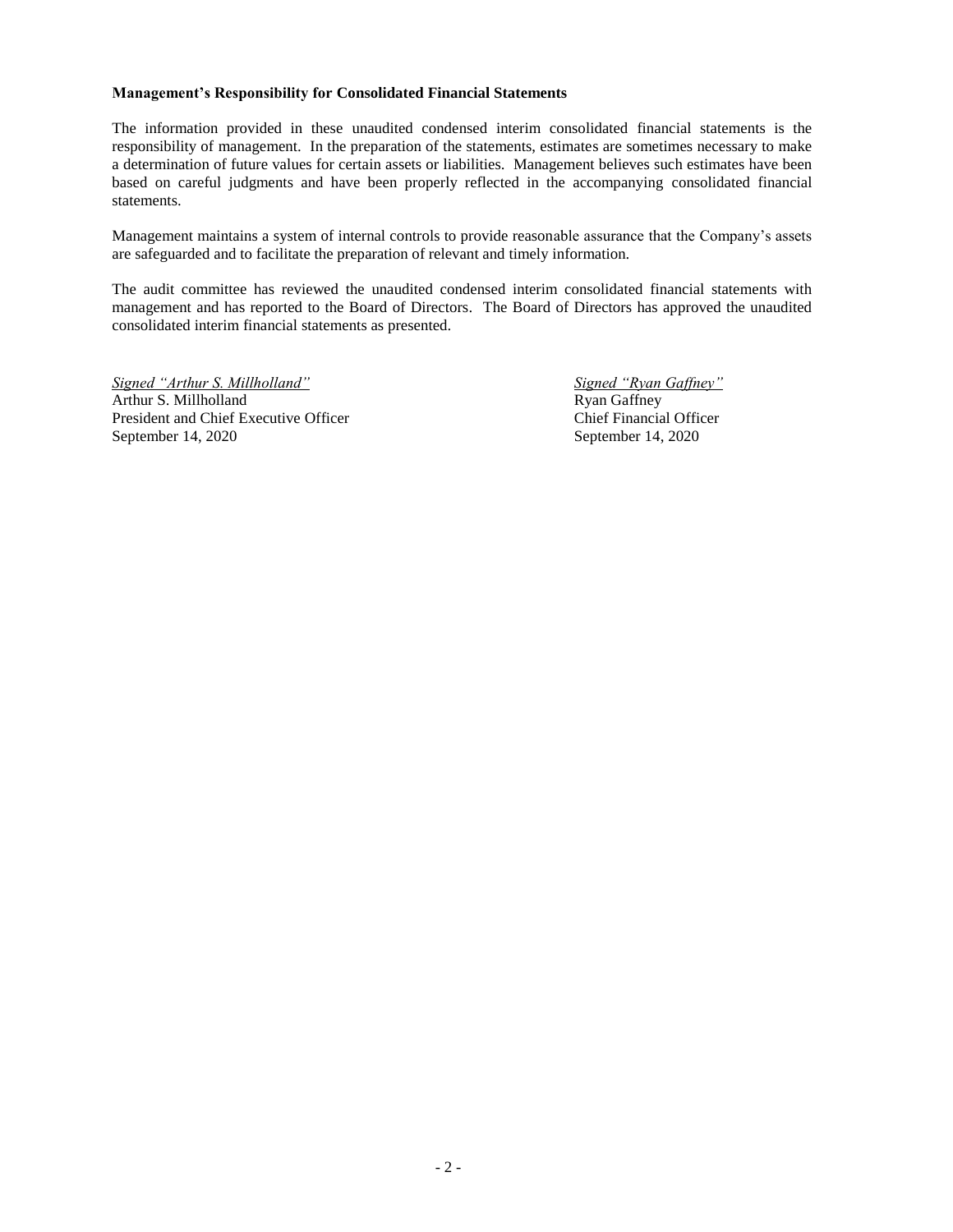# **Canadian Overseas Petroleum Limited Condensed Consolidated Statements of Financial Position (unaudited) (in thousands of United States dollars)**

| As at                                             | <b>June 30,</b> | December 31, |  |  |
|---------------------------------------------------|-----------------|--------------|--|--|
|                                                   | 2020            | 2019         |  |  |
| <b>Assets</b>                                     |                 |              |  |  |
| Current                                           |                 |              |  |  |
| Cash and cash equivalents (note 5)                | \$<br>64        | \$<br>75     |  |  |
| Accounts receivable                               | 6               | 20           |  |  |
| Prepaid expenses                                  | 17              | 41           |  |  |
| Deferred share issue costs                        | 304             |              |  |  |
| Deposits                                          | 44              | 44           |  |  |
|                                                   | 435             | 180          |  |  |
| Right-of-use assets (note 6)                      | 260             | 291          |  |  |
| Office equipment                                  | 32              | 38           |  |  |
| Long-term receivable (note 4)                     | 239             | 239          |  |  |
|                                                   | \$<br>966       | \$748        |  |  |
| <b>Liabilities</b>                                |                 |              |  |  |
| Current                                           |                 |              |  |  |
| Accounts payable and accrued liabilities (note 8) | \$<br>2,280     | \$<br>1,424  |  |  |
| Short-term loan - CEO (note 9)                    | 138             |              |  |  |
| Embedded derivative liability (note 9)            | 50              |              |  |  |
| Short-term loan - YARF (note 10)                  | 266             |              |  |  |
| Current portion of lease liabilities (note 7)     | 51              | 45           |  |  |
|                                                   | 2,785           | 1,469        |  |  |
| Lease liabilities (note 7)                        | 231             | 270          |  |  |
|                                                   | 3,016           | 1,739        |  |  |
| <b>Shareholders' Equity</b>                       |                 |              |  |  |
| Share capital (note $11(a)$ )                     | 138,087         | 138,087      |  |  |
| Warrants ( <i>note</i> $11(b)$ )                  | 107             | 107          |  |  |
| Contributed capital reserve (note $11(c)$ )       | 50,394          | 50,394       |  |  |
| Deficit                                           | (188, 650)      | (187, 430)   |  |  |
| Accumulated other comprehensive loss              | (1,988)         | (2,149)      |  |  |
|                                                   | (2,050)         | (991)        |  |  |
|                                                   | 966<br>\$       | \$748        |  |  |

### **Nature of operations** *(note 1)* **Going concern** *(note 2)* **Subsequent Events** *(note 11a, 11b)*

See accompanying notes to the unaudited condensed interim consolidated financial statements.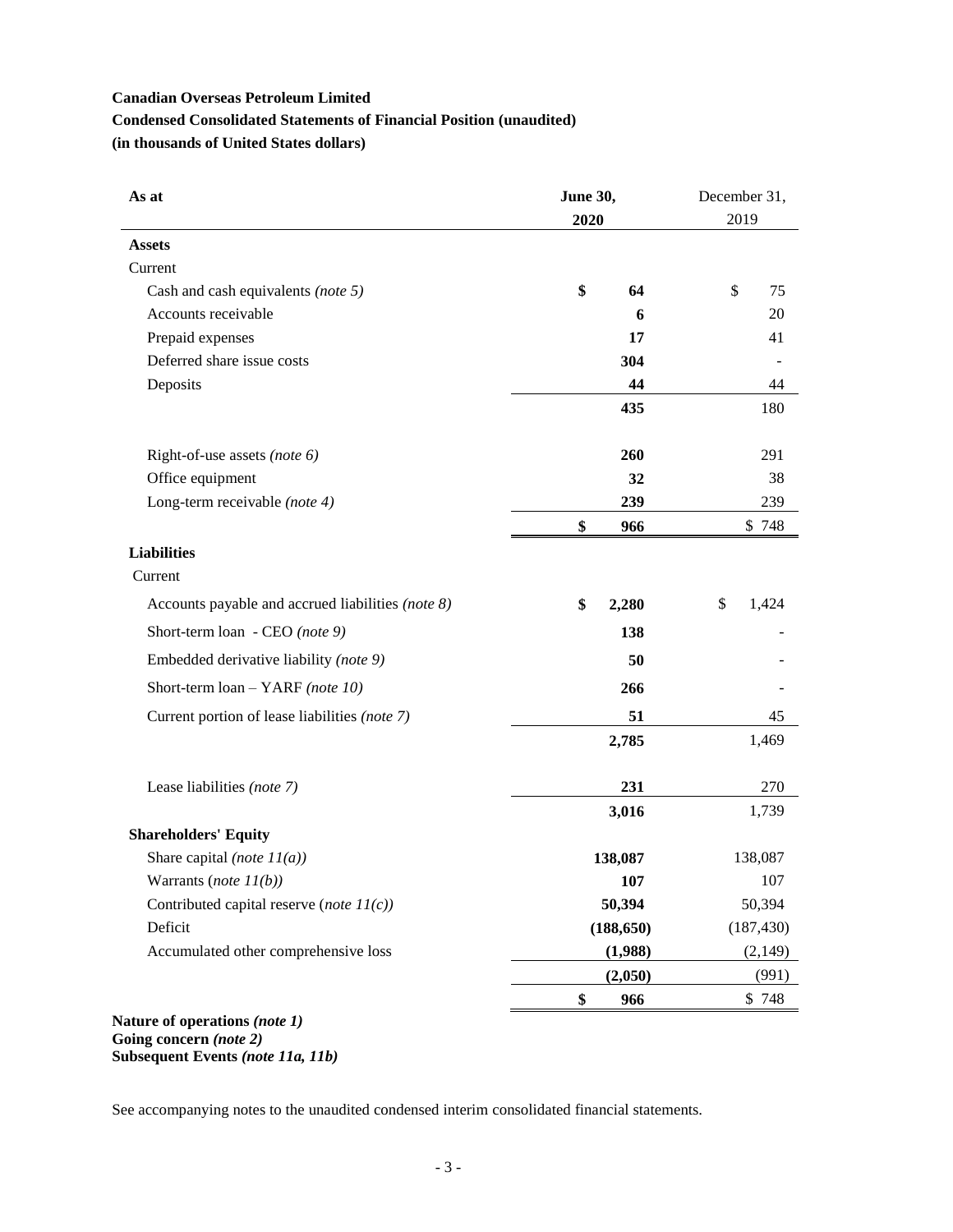# **Canadian Overseas Petroleum Limited**

# **Condensed Consolidated Statements of Comprehensive Loss (unaudited)**

**(in thousands of United States dollars, except per share amounts)**

|                                                                   | Three months<br>ended<br>June 30, 2020 |               |    |               | Three months<br>ended<br>June 30, 2019 |               | Six months<br>ended<br>June 30, 2020 |  |  |  |  |  | Six months<br>ended<br>June 30, 2019 |
|-------------------------------------------------------------------|----------------------------------------|---------------|----|---------------|----------------------------------------|---------------|--------------------------------------|--|--|--|--|--|--------------------------------------|
| <b>Operations</b>                                                 |                                        |               |    |               |                                        |               |                                      |  |  |  |  |  |                                      |
| Administrative<br>Gain on waived 2019 directors' fees<br>(note 8) | \$                                     | (627)         | \$ | (1,021)       | \$<br>(1,310)<br>431                   | \$<br>(2,212) |                                      |  |  |  |  |  |                                      |
| Depreciation                                                      |                                        | (17)          |    | (4)           | (35)                                   | (10)          |                                      |  |  |  |  |  |                                      |
|                                                                   |                                        | (644)         |    | (1,025)       | (914)                                  | (2,222)       |                                      |  |  |  |  |  |                                      |
| <b>Finance income and costs</b>                                   |                                        |               |    |               |                                        |               |                                      |  |  |  |  |  |                                      |
| Interest income                                                   |                                        |               |    | 1             |                                        | 2             |                                      |  |  |  |  |  |                                      |
| Interest expense - lease liabilities                              |                                        | (2)           |    |               | (5)                                    |               |                                      |  |  |  |  |  |                                      |
| Interest expense - CEO loan                                       |                                        | (4)           |    |               | (6)                                    |               |                                      |  |  |  |  |  |                                      |
| Accretion - CEO loan                                              |                                        | (1)           |    |               | (1)                                    |               |                                      |  |  |  |  |  |                                      |
| Finance expense - YARF loan                                       |                                        | (177)         |    |               | (177)                                  |               |                                      |  |  |  |  |  |                                      |
| Gain on extinguishment of loan                                    |                                        | 13            |    |               | 13                                     |               |                                      |  |  |  |  |  |                                      |
| Loss on derivative liability                                      |                                        | (47)          |    |               | (47)                                   |               |                                      |  |  |  |  |  |                                      |
| Foreign exchange (loss) /gain                                     |                                        | (57)          |    | (67)          | (83)                                   | 4             |                                      |  |  |  |  |  |                                      |
|                                                                   |                                        | (275)         |    | (66)          | (306)                                  | 6             |                                      |  |  |  |  |  |                                      |
| Loss before investments in joint ventures                         |                                        | (919)         |    | (1,091)       | (1,220)                                | (2,216)       |                                      |  |  |  |  |  |                                      |
| Loss on investment in joint venture (note 4)                      |                                        |               |    |               |                                        | (1)           |                                      |  |  |  |  |  |                                      |
| Net loss                                                          |                                        | (919)         |    | (1,091)       | (1,220)                                | (2,217)       |                                      |  |  |  |  |  |                                      |
| Gain on translation of foreign subsidiaries                       |                                        | 10            |    | 59            | 161                                    | 16            |                                      |  |  |  |  |  |                                      |
| Comprehensive loss                                                | \$                                     | (909)         | \$ | (1,032)       | \$<br>(1,059)                          | \$<br>(2,201) |                                      |  |  |  |  |  |                                      |
| Loss per share (basic and diluted)                                | \$                                     | (0.00)        | \$ | (0.00)        | \$<br>(0.00)                           | \$<br>(0.00)  |                                      |  |  |  |  |  |                                      |
| Weighted average number of shares<br>outstanding                  |                                        | 3,483,752,463 |    | 2,609,134,881 | 3,483,752,463                          | 2,548,281,745 |                                      |  |  |  |  |  |                                      |

See accompanying notes to the condensed consolidated financial statements.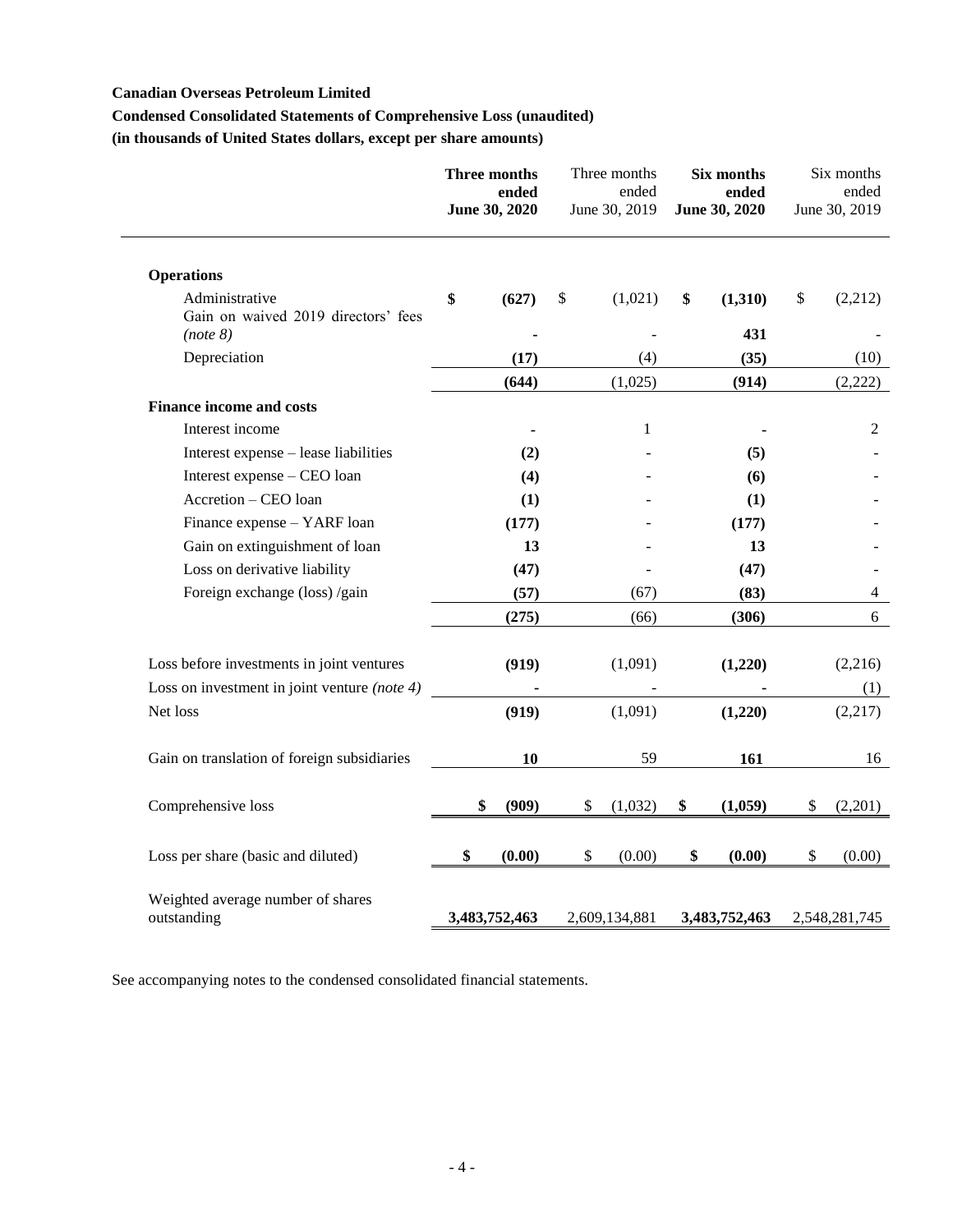# **Canadian Overseas Petroleum Limited Condensed Consolidated Statements of Changes in Equity (unaudited) (in thousands of United States dollars)**

|                                                                                      | <b>Share</b> |                 | <b>Contributed</b><br>Capital |                | <b>Accumulated</b><br>Other<br>Comprehensive | <b>Total</b>   |
|--------------------------------------------------------------------------------------|--------------|-----------------|-------------------------------|----------------|----------------------------------------------|----------------|
|                                                                                      | Capital      | <b>Warrants</b> | <b>Reserve</b>                | <b>Deficit</b> | Loss <sup>(1)</sup>                          | <b>Equity</b>  |
| <b>Balance at December 31, 2018</b>                                                  | \$136,942    | \$330           | \$50,394                      | \$ (183,511)   | \$<br>(2,072)                                | \$<br>2,083    |
| Issued further to Offerings, net<br>of issue cost<br>Fair value of Broker's warrants | 386          |                 |                               |                |                                              | 386            |
| issued further to Offering                                                           |              | 2               |                               |                |                                              | $\mathfrak{2}$ |
| Fair value of Broker's warrants<br>that expired unexercised                          | 179          | (179)           |                               |                |                                              |                |
| Comprehensive loss for the<br>period                                                 |              |                 |                               | (2,217)        | 16                                           | (2,201)        |
| <b>Balance at June 30, 2019</b>                                                      | \$137,507    | \$<br>153       | \$50,394                      | \$ (185,728)   | \$<br>(2,056)                                | \$<br>270      |
| <b>Balance at December 31, 2019</b>                                                  | \$138,087    | \$<br>107       | \$50,394                      | \$ (187,430)   | \$<br>(2,149)                                | \$<br>(991)    |
| <b>Comprehensive loss for the</b><br>period                                          |              |                 | $\blacksquare$                | (1,220)        | 161                                          | (1,059)        |
| <b>Balance at June 30, 2020</b>                                                      | \$138,087    | \$<br>107       | \$50,394                      | \$ (188,650)   | \$<br>(1,988)                                | \$<br>(2,050)  |

**(1)**As at June 30, 2020 and 2019, the accumulated other comprehensive loss balance consists of unrealized foreign exchange on translation of foreign subsidiaries.

See accompanying notes to the unaudited condensed interim consolidated financial statements.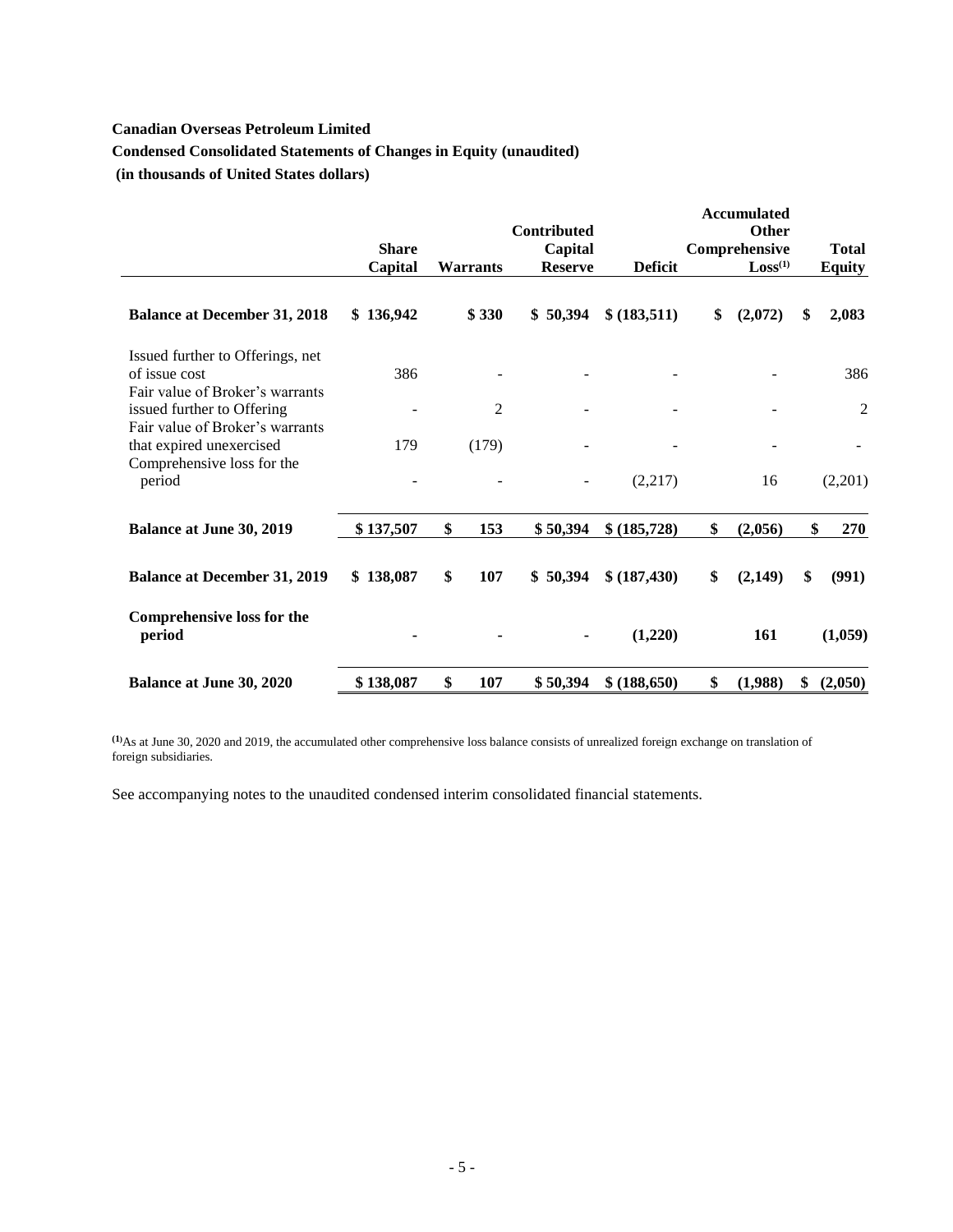### **Canadian Overseas Petroleum Limited**

# **Condensed Consolidated Statements of Cash Flows (unaudited)**

**(in thousands of United States dollars)**

| For the six months ended June 30                           | 2020          | 2019           |
|------------------------------------------------------------|---------------|----------------|
| <b>Cash Used In Operating Activities</b>                   |               |                |
| Net loss                                                   | \$<br>(1,220) | \$<br>(2,217)  |
| Interest income                                            |               | (2)            |
| Add (deduct) non-cash items:                               |               |                |
| Gain on waived 2019 directors' fees (note 8)               | (431)         |                |
| Depreciation                                               | 35            | 10             |
| Interest expense - lease liabilities                       | 5             |                |
| Interest expense - CEO loan                                | 6             |                |
| Accretion - CEO loan                                       | 1             |                |
| Finance expense - YARF loan                                | 177           |                |
| Gain on extinguishment of loan                             | (13)          |                |
| Loss on derivative liability                               | 47            |                |
| Unrealized foreign exchange loss (gain)                    | 146           | (12)           |
| Loss on investment in joint venture (note $4$ )            |               | $\mathbf{1}$   |
|                                                            | (1,247)       | (2,220)        |
| Net change in non-cash working capital (note 14)           | 1,043         | 446            |
|                                                            | (204)         | (1,774)        |
| <b>Cash Provided by Financing Activities</b>               |               |                |
| Issuance of common shares, net of issue costs              |               | 388            |
| Proceeds from CEO loan (note 9)                            | 153           |                |
| Proceeds from YARF loan (note 10)                          | 167           |                |
| Payment of finance expenses - YARF loan                    | (78)          |                |
| Payment of lease obligations (note 7)                      | (21)          |                |
| Net change in non-cash working capital (note 14)           | (24)          | 174            |
|                                                            | 197           | 562            |
| <b>Cash Provided by Investing Activities</b>               |               |                |
| Disposal of office equipment                               | 1             |                |
| Additions to investment in joint venture (note 4)          |               | (1)            |
| Interest income                                            |               | $\overline{c}$ |
|                                                            | 1             | 1              |
| Decrease in cash and cash equivalents<br>during the period | (6)           | (1,211)        |
| Effect of foreign exchange on cash and cash                |               |                |
| equivalents held in foreign currencies                     | (5)           | 28             |
| Cash and cash equivalents, beginning of period             | 75            | 1,856          |
| Cash and cash equivalents, end of period                   | \$<br>64      | \$<br>673      |

See accompanying notes to the unaudited condensed interim consolidated financial statements.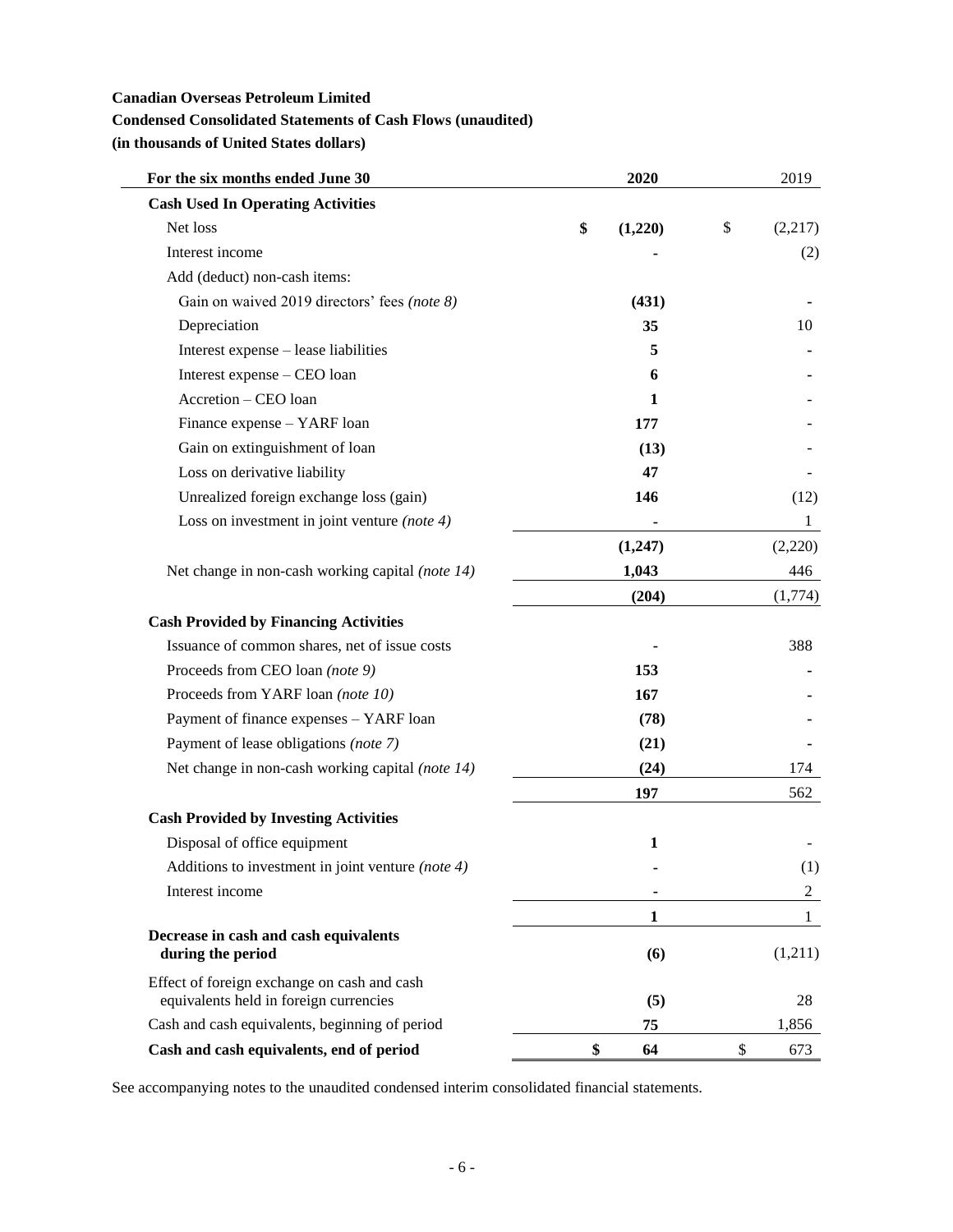### **1. NATURE OF OPERATIONS**

Canadian Overseas Petroleum Limited ("COPL" or the "Company"), is a widely-held publicly traded company incorporated and domiciled in Canada. The Company's common shares are traded on the London Stock Exchange in the UK under the symbol "COPL" and Canadian Securities Exchange (the "CSE") in Canada under the symbol "XOP"; the Company moved its listing from TSX Venture Exchange to the CSE on October 31, 2018. The Company's registered office is in Calgary, Alberta at 400, 444 – 7th Avenue S.W.

COPL and its subsidiaries are involved in the identification, acquisition, exploration and development of oil and natural gas offshore reserves. As at June 30, 2020, the Company has the following subsidiaries, all of which are wholly-owned directly or indirectly:

- COPL Technical Services Limited, which is involved in providing technical and administrative services to the COPL group of companies;
- Canadian Overseas Petroleum (UK) Limited ("COPL UK"), incorporated in the United Kingdom ("UK") provides technical and projects related services to the COPL group of companies;
- Canadian Overseas Petroleum (Bermuda Holdings) Limited, Canadian Overseas Petroleum (Bermuda) Limited and Canadian Overseas Petroleum (Namibia) Limited, which were incorporated to conduct operations in Africa.
- Canadian Overseas Petroleum (Ontario) Limited ("COPL Ontario") which was incorporated on December 15, 2017 for the purpose of an anticipated operation in Ontario, Canada; however, the acquisition project was not successful.

The Company, along with an unrelated company, Shoreline Energy International Limited, incorporated Shoreline Canoverseas Petroleum Development Corporation Limited ("ShoreCan") in October 2014 in Bermuda to focus on acquisitions of upstream oil and gas exploration, development and producing assets in Africa. Both partners hold a 50% interest in the joint venture.

# **2. BASIS OF PREPARATION AND GOING CONCERN**

### *Basis of Preparation and Compliance*

The Company's unaudited condensed interim consolidated financial statements ("financial statements") have been prepared in accordance with International Accounting Standard ("IAS") 34, "Interim Financial Reporting" following acceptable accounting policies under International Financial Reporting Standards ("IFRS") and are reported in thousands of United States dollars ("\$"). The Company's financial statements should be read in conjunction with the Company's audited annual consolidated financial statements as at and for the years ended December 31, 2019 and 2018, which outline the Company's significant accounting policies in Note 3 thereto, which have been applied consistently in these financial statements as well as the Company's critical accounting judgments and key sources of estimation uncertainty which are also set out in Note 3 thereto.

The financial statements were authorized for issue by the Company's Board of Directors on September 14, 2020.

#### *Going Concern*

These financial statements are prepared on a going concern basis which assumes that the Company will be able to realize its assets and discharge its liabilities in the normal course of business.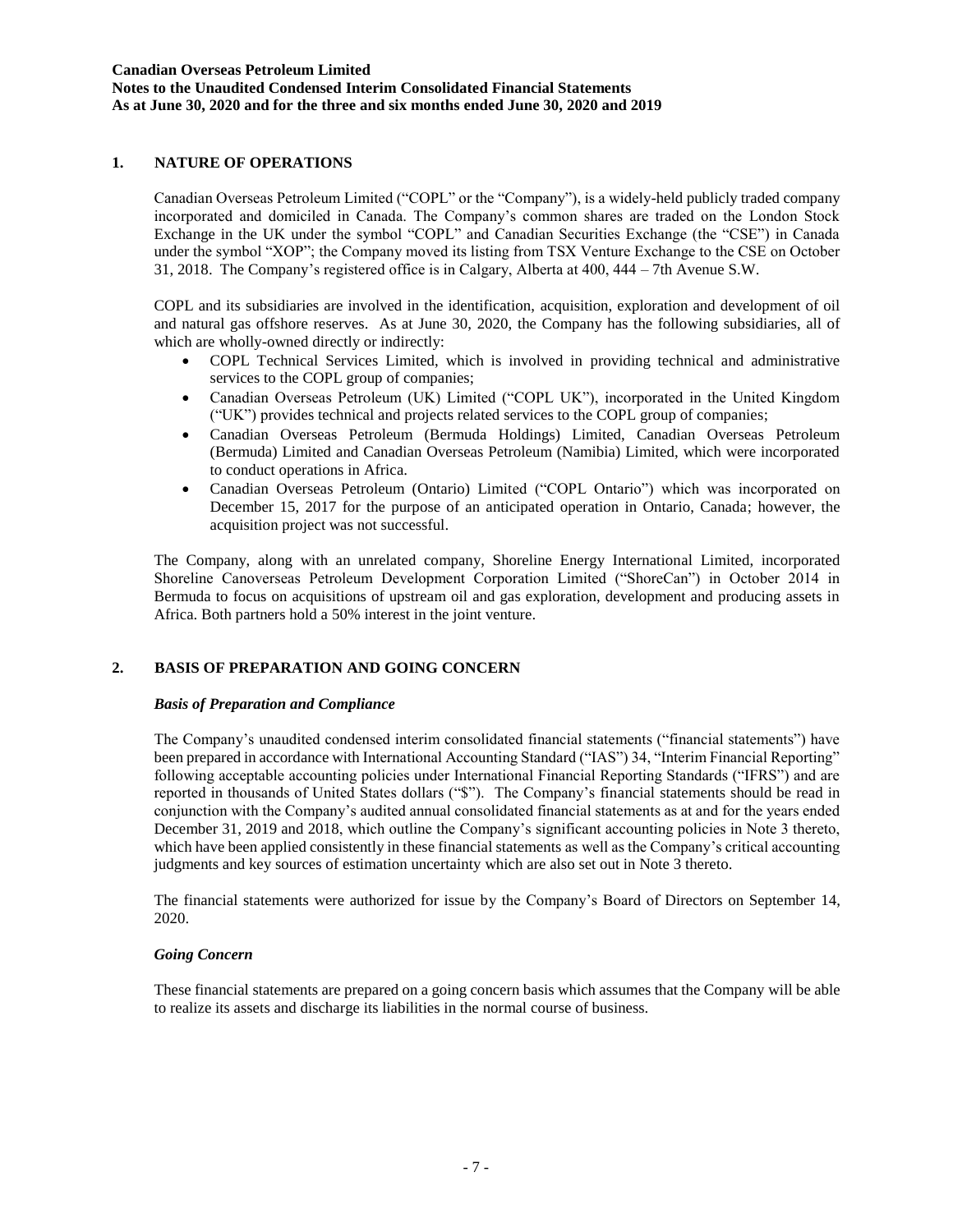### **Canadian Overseas Petroleum Limited Notes to the Unaudited Condensed Interim Consolidated Financial Statements As at June 30, 2020 and for the three and six months ended June 30, 2020 and 2019**

### **2. BASIS OF PREPARATION AND GOING CONCERN (continued)**

### *Going Concern (continued)*

Currently, the Company does not have material cash inflows and/or adequate financing to develop profitable operations. The Company is pursuing exploration projects and contracts that will require substantial additional financing before they are able to generate positive operating cash flows. Accordingly, the Company's continued successful operations are dependent on its ability to obtain additional financing. There is no assurance that the Company will be able to obtain adequate financing in the future or that such financing will be obtained on terms advantageous to the Company. The Company currently does not have sufficient working capital and cash flows to cover forecasted administrative expenses for next 12 months. With no assurance that additional financing will be obtained, there is material uncertainty that casts significant doubt on the Company's ability to continue as a going concern. These financial statements do not give effect to adjustments that would be necessary to the carrying values and classifications of assets and liabilities should the Company be unable to continue as a going concern.

### *Amendments to IAS 1 and 8 – "Definition of Materiality"*

The Company adopted the amendments to IAS 1 and 8 on January 1, 2020. The amendments provide a new definition of material information that states "information is material if omitting, misstating or obscuring it could reasonably be expected to influence decisions that the primary users of general purpose financial statements make on the basis of those financial statements, which provide financial information about a specific reporting entity."

The amendments clarify that materiality will depend on the nature or magnitude of information, either individually or in combination with other information, in the context of the financial statements. A misstatement of information is material if it could reasonably be expected to influence decisions made by the primary users. These amendments had no impact on the condensed interim consolidated financial statements.

### **3. RECENT DEVELOPMENTS AND IMPACT ON ESTIMATION UNCERTAINTY**

On March 11, 2020, the World Health Organization ('WHO") declared a global pandemic following the emergence and rapid spread of a novel strain of the coronavirus (commonly known as COVID-19). The outbreak and subsequent measures intended to limit the pandemic contributed to significant declines and volatility in global financial markets. The pandemic negatively impacted global commercial activity, including the demand for oil and gas.

The full extent of the impact of COVID-19 on the Company's operations and future financial performance is currently unknown. It will depend on future developments that are uncertain and unpredictable, including the duration and spread of COVID-19, its continued impact on capital and financial markets on a macro-scale and any new information that may emerge concerning the severity of the virus. The Company is taking measures to mitigate the broader public health risks associated with COVID-19 for its business and employees, including ensuring employees self-isolate and/or work from home where possible, in line with the recommendations of relevant health authorities. However, due to the outbreak, there may be short-term impacts on the Company's supply chain and planned work programmes in Nigeria. Similarly, government-imposed travel restrictions may impair the ability of certain of the Company's employees, advisers and contractors to deliver their services to the Company, conduct physical inspections, or undertake planned operations. The impact of COVID-19 on the Company's joint venture partners may also impact the valuation and collectability of the long term receivable in subsequent periods. In addition, a volatility and disruption of financial markets associated with the outbreak may adversely impact the Company's ability to obtain financing and may also impact the valuation of its embedded derivative liability.

The COVID-19 outbreak presents uncertainty and risk with respect to the Company, its performance, and estimates and assumptions used by management in the preparation of its financial results. This situation may continue for the time being and there can be no assurance that it will not cause a material adverse effect on the Company's planned operations and ability to raise sufficient financing for its operation.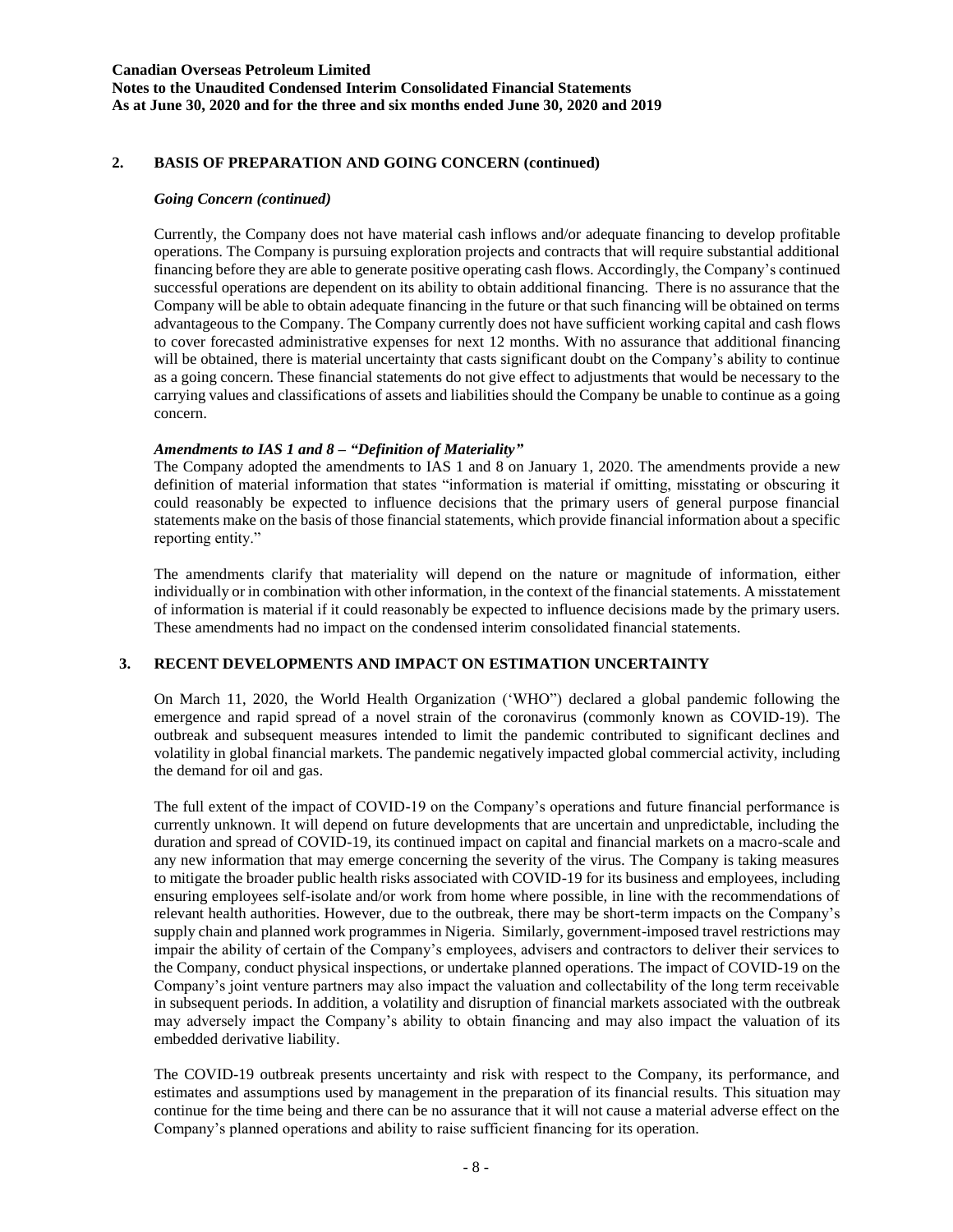### **4. INVESTMENT IN JOINT VENTURE**

The Company currently holds a 50% interest in a jointly controlled entity, ShoreCan, focusing on acquisitions of upstream oil and gas exploration, development and producing assets in sub-Saharan Africa. The determination of ShoreCan as a joint venture was based on ShoreCan's structure through a separate legal entity whereby neither the legal form nor the contractual arrangement give the owners rights to the assets and obligations for the liabilities within the normal course of business, nor does it give the rights to the economic benefits of the assets or responsibility for settling liabilities associated with the arrangement.

The Company and its joint venture partner signed a funding agreement, effective October 24, 2014 (the "Funding Agreement") providing financial support as needed in proportion to its interest (50% each) in ShoreCan for ShoreCan's expenses and obligations. The Funding Agreement does not impose any guarantees from the Company and/or its joint venture partner. Amounts advanced to ShoreCan under the terms of the Funding Agreement are unsecured and payable on or before October 24, 2020 contingent upon ShoreCan generating its own cashflows. Interest is charged monthly at an annual rate of 3.0% above 12 month USD LIBOR.

From time to time the Company or its joint venture partner pay for ShoreCan's general and administrative expenses on behalf of the other partner. As at June 30, 2020, the Company had a receivable from its joint venture partner in respect of overpaid ShoreCan expenses of \$0.2 million that is recorded as a long term receivable. The balance is classified as a financial asset carried at amortized cost. The balance is classified as long term as it is not expected to be collected in the next 12 months. The balance is presented on an undiscounted basis as the joint venture agreements do not specify any repayment terms and there are no provisions in the agreements for the payment of interest on outstanding balances.

#### *Nigeria*

On September 13, 2016, ShoreCan closed an acquisition of 80% of the issued share capital of Essar Exploration and Production Limited (Nigeria) ("Essar Nigeria"), a company which sole asset is a 100% interest in exploration license OPL 226 offshore Nigeria. ShoreCan paid a cash consideration of \$0.25 million and as part of the shareholder agreement, ShoreCan has agreed to cover the funding of Essar Nigeria's operations. As a party to a Production Sharing Contract ("PSC") signed with Nigerian National Petroleum Corporation ("NNPC") for OPL 226, Essar Nigeria is required to seek NNPC's consent for the transaction. On October 2, 2018, NNPC granted a conditional approval of a twenty four months extension of the Phase-1 exploration period until October 1, 2020. The extension is subject to certain conditions, including submission of a performance bond of \$7 million that is required further to the PSC, to cover the Phase-1 exploration period work program at OPL 226. In addition, ShoreCan has committed to invest up to a maximum of \$80 million into Essar Nigeria in the form of an interest-free shareholder loan.

In 2017, three ShoreCan representatives were appointed Directors of Essar Nigeria, gaining a majority on the Essar Nigeria board and legal control over Essar Nigeria. ShoreCan has assessed that the transaction does not meet criteria of a business acquisition as Essar Nigeria is in exploration/development stage. ShoreCan assessed the investment based on the fair values of Essar Nigeria's assets and liabilities upon obtaining control over Essar Nigeria. ShoreCan estimated a fair value of the Essar Nigeria loan to its previous parent at \$6 million (as compared to the loan face value of \$62.7 million as presented in Essar Nigeria audited financial statements as at December 31, 2016) as the shareholding agreement with Essar Nigeria provides for the repayment of this loan from anticipated future production. The loan is an interest free shareholder loan. Non-controlling interest ("NCI"), was recognized at the NCI proportionate share of net assets acquired.

ShoreCan and Essar Exploration and Production Limited, Mauritius ("Essar Mauritius"), the company that owns 20% of Essar Nigeria shares, were in disagreement about whether the other party is in compliance with its obligations under the Essar Nigeria Shareholders Agreement. Essar Nigeria's allegations, which it first made in August 2018, centre on the assertion that ShoreCan has not commenced funding of the \$80 million agreed cumulative funding in Essar Nigeria while ShoreCan categorically denied this with factual evidence of substantial expenditure to date.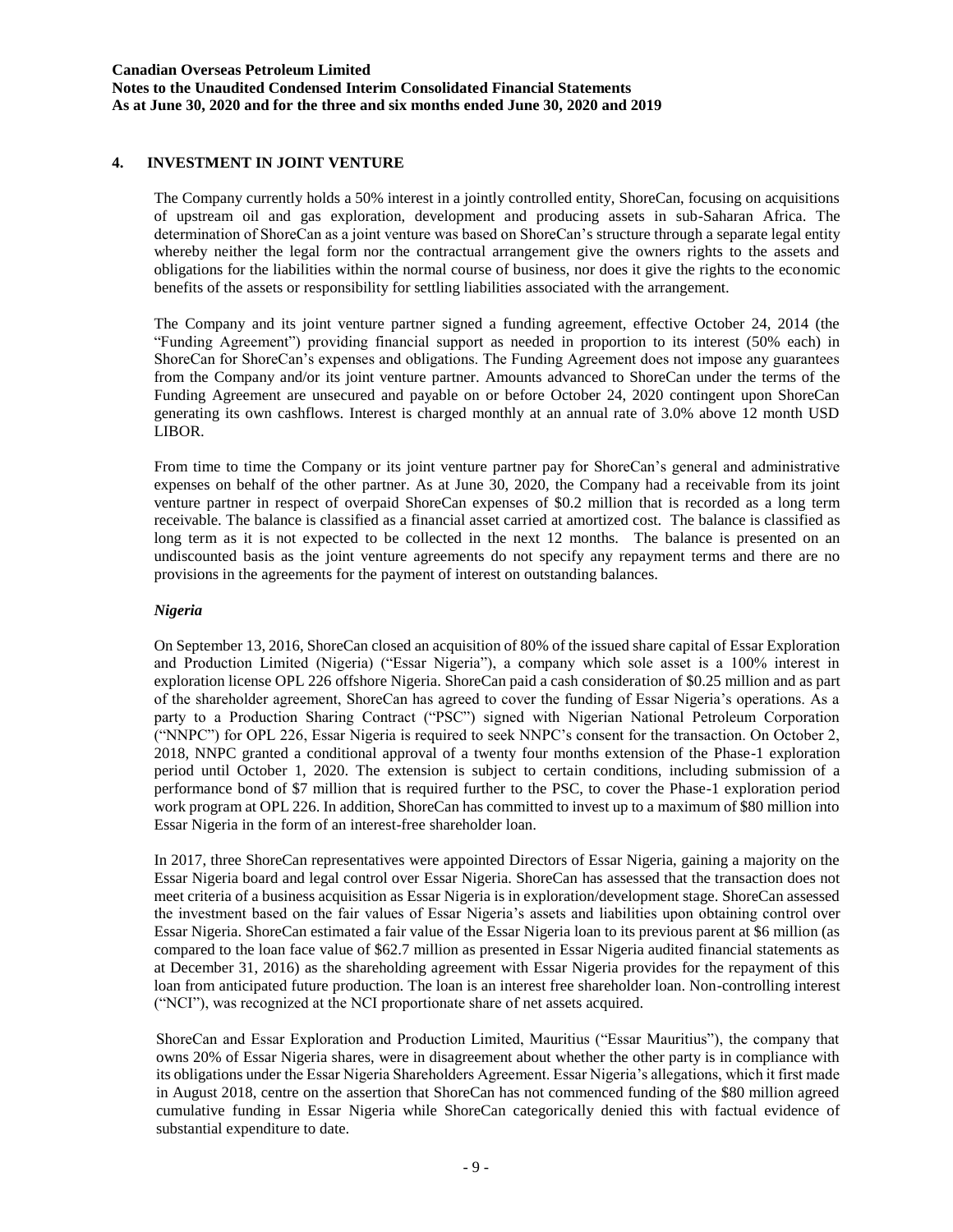### **Canadian Overseas Petroleum Limited Notes to the Unaudited Condensed Interim Consolidated Financial Statements As at June 30, 2020 and for the three and six months ended June 30, 2020 and 2019**

### **4. INVESTMENT IN JOINT VENTURE (continued)**

#### *Nigeria (continued)*

Essar Mauritius filed a claim on March 27, 2020 in the High Court of Justice of England and Wales. Essar Mauritius sought in its claim to terminate the Shareholders' Agreement and the Share Purchase Agreement dated August 17, 2015 and the resulting transfer of its shares in Essar Nigeria to ShoreCan.

On August 4, 2020 the Company announced that ShoreCan has executed definitive agreements with Essar Mauritius to resolve their disputes. ShoreCan and Essar Mauritius entered into a Sale and Purchase Agreement (the "SPA Agreement"), and other agreements, with each other concerning, among other things, their respective obligations under the Essar Nigeria Shareholders Agreement with each other concerning, among other things, their respective obligations under the Essar Nigeria Shareholders Agreement (the "Shareholders Agreement").

The agreements between ShoreCan and Essar Mauritius can be summarized as follows:

- A Settlement Agreement which settles the claim filed by Essar Mauritius against ShoreCan in the High Court of Justice of England and Wales. Under the Settlement Agreement, each party has agreed to bear their own costs and end the proceedings in the High Court of Justice of England and Wales;
- A Share Transfer Agreement in which ShoreCan will return 70% of the shares in Essar Nigeria to Essar Mauritius;
- An amended Shareholders Agreement, the highlights of which include:
	- o Essar Mauritius to carry Shorecan for a 10% carried interest (capped at US\$5 million net) on all costs relating to the drilling of the first well to be drilled under the terms of the OPL 226 PSC;
	- o ShoreCan will have an option to increase its shareholding in Essar Nigeria from 10% to 30% by paying 20% of historic expenditures of Essar Nigeria at cost through the drilling of the first well. The option is exercisable within 90 days from the completion of the first well as defined in the final well plan as approved by concessionaire (NNPC) and regulator (DPR) under Phase 1 of the OPL 226 PSC;
	- o The Essar Nigeria Board of Directors and management team to be restructured commensurate with its amended share structure to reflect the increased shareholding of Essar Mauritius;
- A Loan Agreement with Essar Nigeria whereby Essar Nigeria recognizes historic expenditures by ShoreCan on behalf of Essar Nigeria as a shareholder loan thus allowing ShoreCan to recover these expenditures, cost recoverable and non-cost recoverable, from future production revenue.

Essar Nigeria, has applied to the concessionaire and the regulator for an extension of the exploration period under the OPL 226 PSC beyond the current term ending September 30, 2020. Completion of the definitive agreements outlined above is subject to the grant of such an extension and other customary completion conditions.

As at the date of filing these financial statements, COPL has not provided any guarantee in respect of obligations, commitments and/or losses of either ShoreCan or Essar Nigeria.

During the six months ended June, 2020, the Company and its subsidiaries charged ShoreCan management and technical services of \$0.6 million (2019 - \$0.9 million) and charged an interest expense of \$0.2 million (2019- \$0.3 million).

As at June 30, 2020, the Company had non-current receivables of \$12.6 million due from ShoreCan under the terms of the Funding Agreement (December 31, 2019 - \$11.8 million).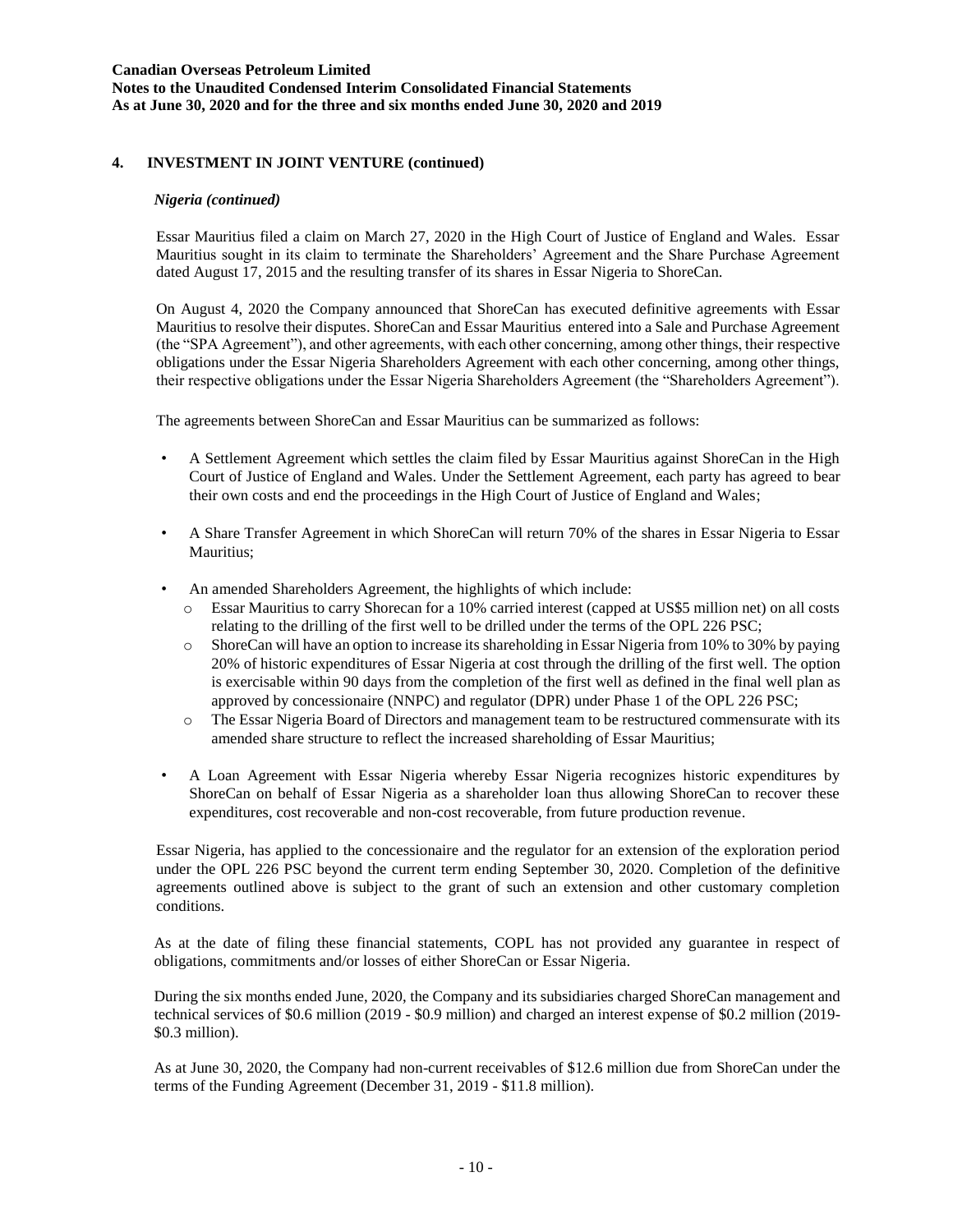### **Canadian Overseas Petroleum Limited Notes to the Unaudited Condensed Interim Consolidated Financial Statements As at June 30, 2020 and for the three and six months ended June 30, 2020 and 2019**

### **4. INVESTMENT IN JOINT VENTURE (continued)**

### *Nigeria (continued)*

For the six months ended June 30, 2020, the Company's share of ShoreCan's losses exceeded the Company's Net Investment of \$nil for this period (\$1,000 for six months ended June 30, 2019). Accordingly, under the equity method, the Company recognized loss on investment in ShoreCan of \$nil for the six months ended June 30, 2020 (\$1,000 for six months ended June 30, 2019).

### **Reconciliation of carrying amount of net investment in joint venture:**

|                                                | 2020 | 2019 |
|------------------------------------------------|------|------|
| Carrying amount – Opening January 1            | ۰    |      |
| Increases in net investment in joint venture   |      |      |
| during the period                              |      |      |
| Loss recognized on investment in joint venture | ۰    |      |
| Carrying amount – Ending, June 30              |      |      |

# **5. CASH AND CASH EQUIVALENTS**

| (\$000's)            | <b>June 30, 2020</b> | December 31, 2019 |
|----------------------|----------------------|-------------------|
| Cash                 | 46                   | 44                |
| Credit card deposits | 18                   |                   |
|                      | -64                  |                   |

Cash balances earn interest, whenever possible, at floating rates based on daily bank deposit rates.

Credit card deposits are bank deposits that cover the maximum credit limit available for corporate credit cards.

The fair value of cash and cash equivalents was \$0.06 million as at June 30, 2020 (\$0.08 million as at December 31, 2019). The Company deposits its cash with reputable Canadian and Bermuda banks. The Company did not have any overdraft facilities in place as at June 31, 2020, and December 31, 2019.

### **6. RIGHT OF USE ASSETS**

| (\$000's)                                       | <b>June 30,</b><br>2020 | December 31.<br>2019 |
|-------------------------------------------------|-------------------------|----------------------|
| Cost, beginning of the period                   | \$<br>312               | \$                   |
| Increase in right-of-use assets                 |                         | 312                  |
| Cost, end of the period                         | 312                     | 312                  |
| Accumulated depreciation,                       |                         |                      |
| beginning of the period                         | (21)                    |                      |
| Depreciation                                    | (31)                    | (21)                 |
| Accumulated depreciation, end of<br>the period  | (52)                    | (21)                 |
| Net carrying amount, beginning of<br>the period | \$<br>291               | \$                   |
| Net carrying amount, end of the<br>period       | \$<br>260               | 291                  |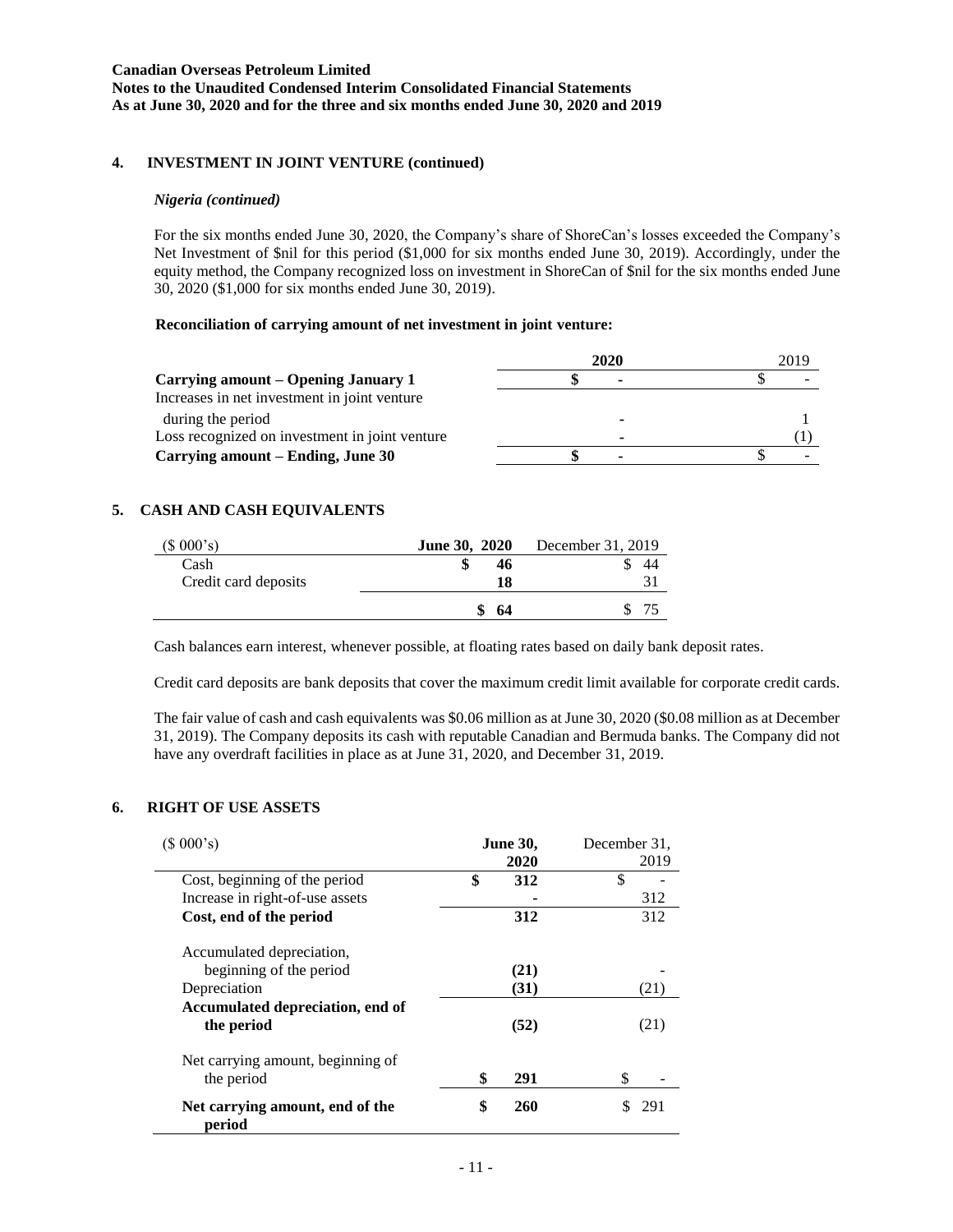### **6. RIGHT OF USE ASSETS (continued)**

As at June 30, 2019, the Company recorded \$0.3 million of right-of-use assets in respect of the office lease that was renewed effective September 1, 2019 (December 31, 2019 - \$ 0.3 million). The Company depreciates its right-of-use assets on a straight-line basis over the term of the lease contract of five years.

### **7. LEASE OBLIGATIONS**

The Company's office lease obligations for the period ended June 30, 2020 were as follows:

| (\$000's)                          | <b>June 30,</b> |      | December 31, |      |
|------------------------------------|-----------------|------|--------------|------|
|                                    |                 | 2020 |              | 2019 |
| Lease liability, beginning of the  | \$              | 315  | \$           |      |
| period                             |                 |      |              |      |
| <b>Additions</b>                   |                 |      |              | 309  |
| Interest expense                   |                 | 5    |              | 3    |
| Reduction in lease liability       |                 | (23) |              | (6)  |
| Foreign exchange translation       |                 | (15) |              | 9    |
| Lease liability, end of the period |                 | 282  |              | 315  |
| Current portion                    | \$              | 51   | \$           | 45   |
| Long-term portion                  | \$              | 231  | \$           | 270  |

The Company's lease obligations relate to its office in Calgary, Canada. The lease obligations have been measured at the present value of the lease payments, discounted using the Company's incremental borrowing rate of 3.63% as at June 30, 2020 and December 31, 2019. During the six months period ended June 30, 2020 the Company paid \$21,000 of principal and interest. No payments were made during the year ended December 31, 2019 in respect of the above lease.

The Company's previous office leases met the definition of a lease, but were not recognized as lease liabilities as they were exempt under the short-term lease practical expedient. For the six months period ended June 30, 2019, the Company expensed \$0.2 million in respect of previous office lease that was in place until August 31, 2019.

| (\$000's)                                                    | <b>June 30,</b><br>2020 | December 31. | 2019        |
|--------------------------------------------------------------|-------------------------|--------------|-------------|
| Less than 1 year<br>$1-5$ years                              | \$<br>61<br>245         | \$           | 56<br>289   |
| <b>Total lease payments</b><br>Amounts representing interest | 306<br>(24)             |              | 345<br>(30) |
| <b>Present value of net lease</b><br>payments                | 282                     |              | 315         |
| Less: Current portion                                        | \$<br>51                | S            | 45          |
| Long-term portion                                            | 231                     | S            |             |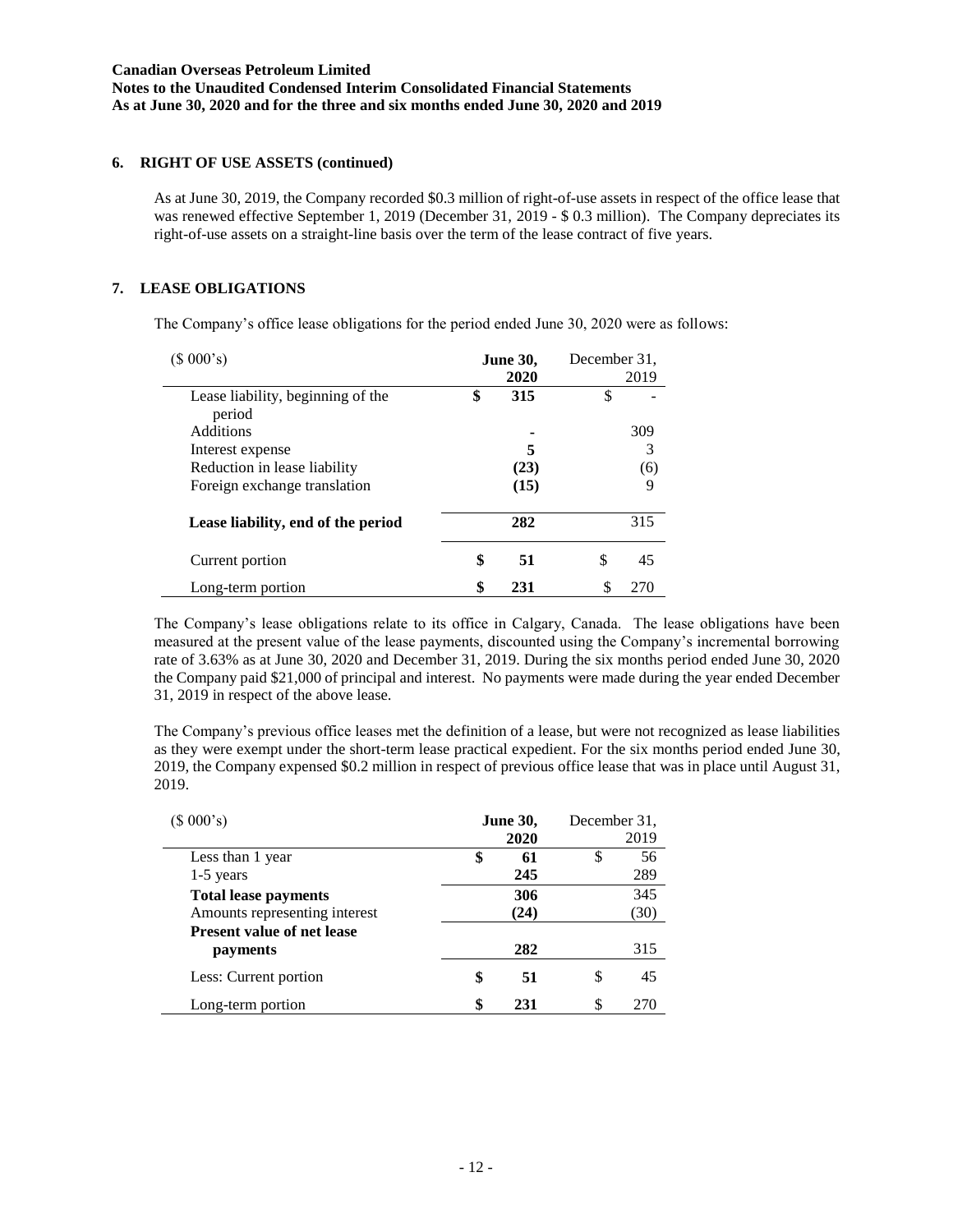# **8. ACCOUNTS PAYABLE AND ACCRUED LIABILITIES**

| (\$000's)                           | <b>June 30, 2020</b> | December 31, 2019 |
|-------------------------------------|----------------------|-------------------|
| Trade payables                      | 1.205                | 551               |
| Unpaid salaries and directors' fees | 825                  | 641               |
| Accrued liabilities                 | 242                  | 223               |
| Other                               |                      |                   |
| <b>Total</b>                        | 2.280                |                   |

Further to a Board Resolution dated March 26, 2020, the Board waived outstanding directors' fees in the total amount of \$0.5 million. Accordingly, in first quarter of 2020, the Company recognized a gain on waived 2019 directors' fees in the amount \$0.4 million and reduced its administrative expenses by \$0.1 million in respect of waived directors' fees related to first quarter of 2020.

Subsequent to June 30, 2020, on July 15, 2020 and August 4, 2020, further to Debt Exchange arrangements stipulated in the Company's UK Prospectus (discussed further in Note 11 a), the Company issued to certain vendors and employees a total of 346,220,427 Common Shares in lieu of cash payments of approximately £1.0 million (\$1.3 million) at a deemed price of £0.003 (\$0.0037) per share, in respect of accounts payable due to these vendors and employees as at June 30, 2020.

### **9. SHORT-TERM LOAN - CEO**

On February 14, 2020 (the "Issue Date"), the Company entered into a Promissory Note (the "Note") with Arthur Millholland, President and CEO of the Company, (the "Holder") for a principal amount of Canadian dollar \$200,000, equivalent of US\$153,000 as at the Issue Date. The Note is repayable by the Company six (6) months from the Issue Date ("Maturity") and bears interest in Canadian dollars at a rate of ten per cent (10%) per annum. No payments of interest or principal amount will be required by the Company prior to Maturity although the Company may elect to prepay a portion or all of the outstanding principal amount of the Note prior to that date. The Note is secured by the Company by way of a General Security Agreement over its present and after acquired personal property and is to be guaranteed by the Company's subsidiaries.

On June 15, 2020, the terms of the Note were varied, in part, by YARF Loan Agreement (discussed in Note 10) providing for an extension of Maturity of the Note until December 31, 2020 or conversion of the Note into COPL's Common Shares at a deemed price of £0.003 per share, being the placing price of the Company's UK Prospectus (discussed in Note 11 a), at the CEO's option.

As at that day, due to the addition of a conversion option element of the Note, the Company calculated the fair value of the amended instrument, i.e. the debt component and the conversion feature and compared it to the carrying value of the Note and recognized a gain on extinguishment of loan of \$13,000. The Note and the conversion feature are denominated in a currency other than the Company's functional currency. As a result the conversion feature is treated as derivative financial liability and its fair value is estimated at each financial position date with any changes recognized in statement of comprehensive loss.

The value assigned to the liability on June 15, 2020 was the present value of the contractually determined stream of future cash flows discounted at 34% being the rate estimated to be equivalent to that which the market would apply to an instrument with comparable credit status and provide substantially the same cash flows, on the same terms, but without the conversion option.

The fair value of the embedded derivative conversion option component of the Note was estimated (using a Black-Scholes option pricing model) at \$3,000 as at June 15, 2020, being the Note amendment date, was recognized as embedded derivative liability and decrease in the Note value. As at June 30, 2020, the fair value of the embedded derivative conversion option component of the Note was estimated at \$50,000. Accordingly, a respective loss on derivative of \$47,000 was recognized for three and six month periods ending June 30, 2020. The increase in fair value of the embedded derivative conversion option is due to the increase in COPL's share price from £0.0012 (\$0.0015) as at June 15, 2020 to £0.0033 (\$0.0041) as at June 30, 2020.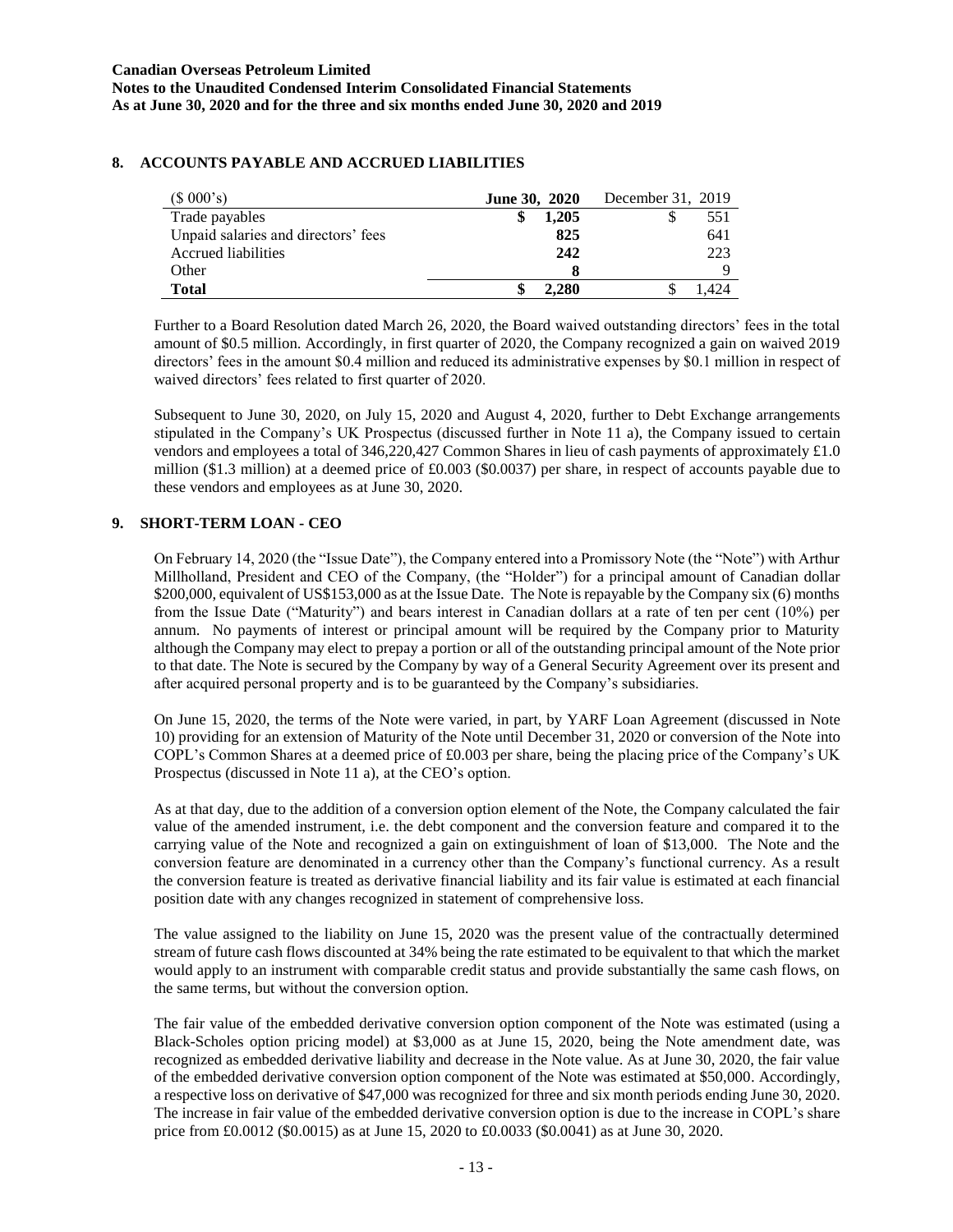### **9. SHORT-TERM LOAN – CEO (continued)**

The following assumptions were used for Black-Scholes option pricing model to estimate the fair value of the conversion option component of the Note at the date of valuation:

|                               | June 15, 2020 | June 30, 2020 |
|-------------------------------|---------------|---------------|
| Implied debt yield            | 13.5%         | 13.5%         |
| Weighted average life (years) | 0.55          | 0.50          |
| Expected volatility           | 90%           | 90%           |
| Expected dividend yield       | $0\%$         | 0%            |

The Company recognized interest charge of \$4,000 and \$6,000 for three and six month periods ended June 30, 2020 and an accretion expense of \$1,000 for the same periods.

The following table presents the reconciliation of the components of the convertible Note from January 1, 2020 to June 30, 2020:

| (\$000's)                              | <b>Short-term</b> | loan | <b>Embedded</b><br>derivative<br>liability | <b>Total</b> |
|----------------------------------------|-------------------|------|--------------------------------------------|--------------|
| As at January 1, 2020                  |                   |      |                                            |              |
| Proceeds from loan - February 14, 2020 |                   | 153  |                                            | 153          |
| Accrued interest                       |                   | 6    |                                            | 6            |
| Gain on extinguishment                 |                   | (13) |                                            | (13)         |
| Fair value of conversation             |                   |      |                                            |              |
| option as at June 15, 2020             |                   | (3)  | 3                                          |              |
| Revaluation of conversion              |                   |      |                                            |              |
| option as at June 30, 2020             |                   |      | 47                                         | 47           |
| Accretion                              |                   |      |                                            |              |
| Foreign exchange gain                  |                   | (6)  |                                            | (6)          |
| As at June 30, 2020                    | \$                | 138  | 50                                         | 188          |

#### **10. SHORT-TERM LOAN - YARF**

On June 15, 2020, the Company entered into a loan agreement with YA II PN, Ltd ("YA") and Riverfort Global Opportunities PCC ("RF" and, together with YA, the "Lenders" or "YARF") for an unsecured facility (the "Loan Agreement") of £636,000 i.e. approximately \$786,000 (the "Loan Amount"). In addition, the Lenders have committed to participate in the Company's equity placing that was closed on July 2, 2020 (the "Placing Date") for £100,000 each.

The first drawdown of £136,000 (approximately \$167,000) occurred upon signing of the Loan Agreement and the Company received net proceeds of £92,000 (approximately \$113,500) net of an implementation fee, legal fee and out of pocket expenses (as disclosed below). As per the Loan Agreement, the first drawdown was repaid on July 2, 2020 - £100,000 in cash from proceeds of YARF's participation in equity Placing and £36,000 by issue of 12,000,000 Common Shares at a deemed price of £0.003 (\$0.0037) per share (further UK placing discussed in Note 11 a).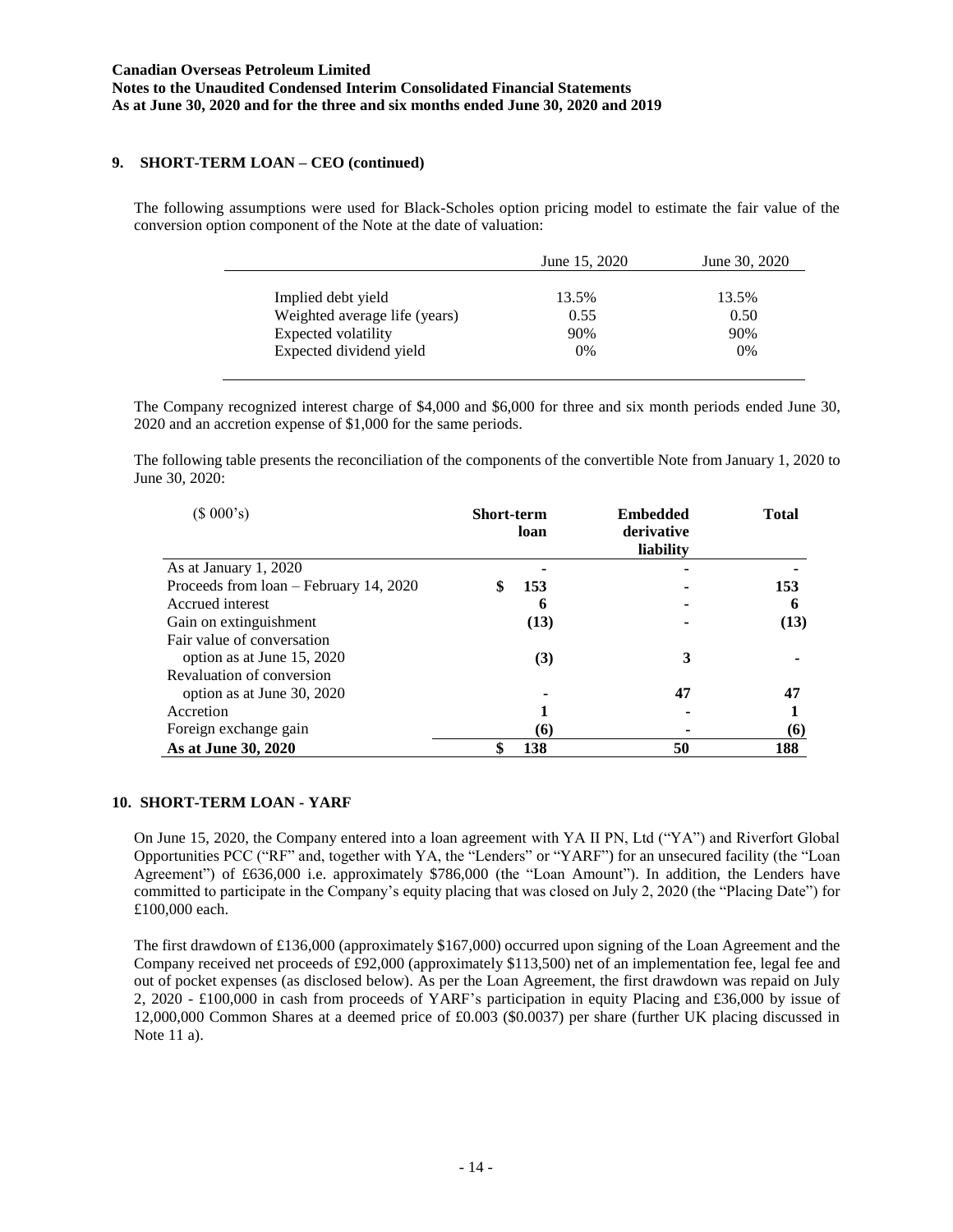### **Canadian Overseas Petroleum Limited Notes to the Unaudited Condensed Interim Consolidated Financial Statements As at June 30, 2020 and for the three and six months ended June 30, 2020 and 2019**

### **10. SHORT-TERM LOAN – YARF (continued)**

The remaining £500,000 of the loan facility was subject to certain conditions, including closing by COPL of an equity placing for a minimum of £0.5 million by August 28, 2020. On July 2, 2020, the Company closed a placing of £1.3 million (discussed in Note 11 a) and on July 3, 2020, the Company drew down a second tranche of £100,000 (approximately \$123,500). On August 7, 2020, a total remaining balance of YARF Loan of £400,000 (approximately \$522,000) was drawn down as a third tranche. Each drawdown is repayable in cash in six months from its respective drawdown date; once a particular drawdown is repaid, it cannot be re-drawn again.

Fixed interest coupon of 10% on the Loan Amount was due at repayment of the first drawdown if the above mentioned equity placing did not close or fixed interest coupon of 12.5% on the Loan Amount payable in common shares if the equity placing was closed. Accordingly, on July 2, 2020, the Company issued to YARF 26,500,000 Common Shares in lieu of the interest payment of £79,500 (\$98,000) at a deemed price of £0.003 (\$0.0037) per share. During the three and six months ended June 30, 2020, the Company recognized finance expense on total Loan Amount of \$98,000 in its statement of comprehensive loss as this up-front fee amount, paid on July 2, 2020, was due irrespective of any further drawdowns from the Loan.

Loan Agreement costs include £36,000 (\$44,500) of implementation fee and £8,000 (\$9,800) of legal and out-ofpocket expenses that were recorded by the Company as finance expenses for the three and six month periods ended June 30, 2020. In addition, £10,000 (\$13,000) of legal due diligence expenses paid to YARF upon signing an initial term-sheet for the Loan are also recorded as finance expenses during the three and six month periods ended June 30, 2020.

Further to the Loan Agreement, on July 2, 2020, the Company issued, as additional compensation to YARF Lenders, a total of 100,000,000 common share purchase warrants (the "YARF Warrants") exercisable within 24 months from Placing Date, at an exercise price of £0.0039 (\$0.0047) per share. At the Lenders' discretion, amounts due to the Company upon exercise of YARF Warrants may be set-off against amounts outstanding to the Lenders under the Loan Agreement.

In the event of default, at the Lenders' discretion, common shares of the Company may be issued to satisfy default amounts, and such conversion will be priced at 80% of COPL's trailing 10-day Volume Weighted Average Price.

| $(S\ 000's)$               | <b>June 30, 2020</b> |     |
|----------------------------|----------------------|-----|
| First drawdown             |                      | 167 |
| Foreign exchange loss      |                      |     |
| Accrued 12.5% fixed coupon |                      |     |
| charge on Loan Amount      |                      | 98  |
| <b>Total</b>               |                      | 266 |
|                            |                      |     |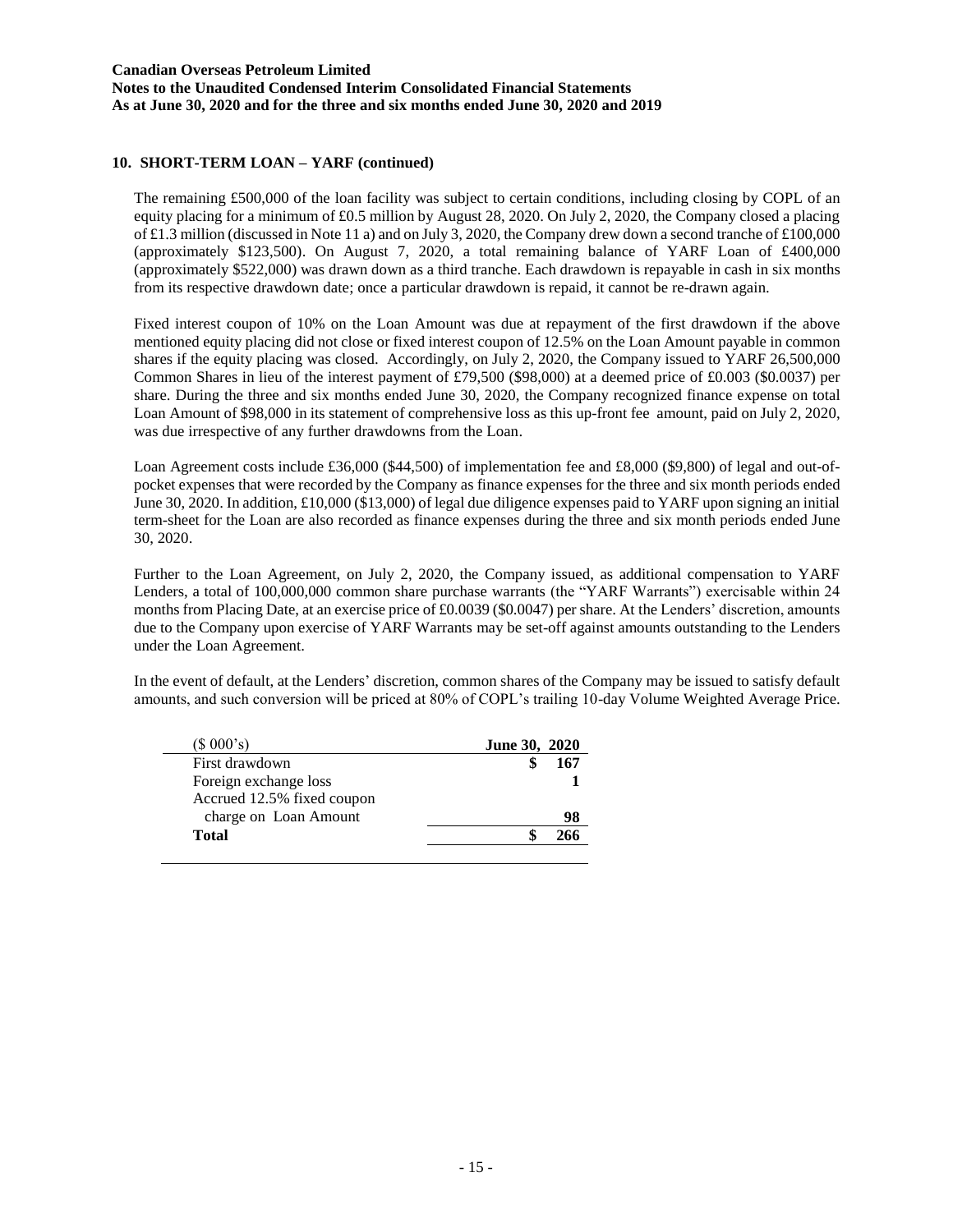### **11. SHARE CAPITAL**

#### **a) Authorized and Issued Common Shares**

#### Authorized

An unlimited number of common voting shares (the "Common Shares") without nominal or par value and an unlimited number of preferred shares, issuable in series.

#### Issued

The issued share capital is as follows:

|                                                            | Number of<br><b>Common Shares</b> | Amount<br>(000's) |
|------------------------------------------------------------|-----------------------------------|-------------------|
| <b>Balance, January 1, 2019</b>                            | 2,486,752,463                     | \$136,942         |
| Issued pursuant to UK June Placing – First Tranche         | 429,200,000                       | 545               |
| Issued pursuant to UK June Placing – Second Tranche        | 67,800,000                        | 86                |
| Issued pursuant to UK September Placing                    | 500,000,000                       | 618               |
| Share issue costs                                          |                                   | (331)             |
| Fair value of warrants that expired unexercised (Note 10b) |                                   | 227               |
| <b>Balance, December 31, 2019</b>                          | 3,483,752,463                     | \$138,087         |
| <b>Balance, June 30, 2020</b>                              | 3,483,752,463                     | \$138,087         |

#### *Subsequent events*

On July 2, 2020 (the "Placing Date"), further to a UK Prospectus, the Company closed a first tranche of a nonbrokered placing in the UK of 400,000,000 Common Shares at a placing price of £0.003 (\$0.0037) per share, for gross proceeds of £1.2 million (\$1.5 million) (the "July 2<sup>nd</sup> Placing"). The Company paid in cash a finder's fee of £70,000 (\$87,300) and other fees of £3,500 (\$4,400) and issued, as compensation to the finder 25,000,000 common share purchase warrants (the "1<sup>st</sup> Finder's Warrants") exercisable within 24 months from the Placing Date, at an exercise price of £0.0039 (\$0.0047) per share.

On July 2, 2020, the Company issued to YARF Lenders a total of 38,500,000 Common Shares in lieu of cash payments of £115,500 (\$143,500) at a deemed price of £0.003 (\$0.0037) per share, in respect of repayment of a portion of the first drawdown of the YARF loan of £36,000 (12,000,000 Common Shares) and interest on the YARF Loan of £79,500 (26,500,000 Common Shares). In addition the Company issued, as compensation to YARF Lenders, total of 100,000,000 common share purchase warrants (the "YARF Warrants") exercisable within 24 months from the Placing Date, at an exercise price of £0.0039 (\$0.0047) per share (the YARF loan is discussed in Note 10).

On July 8, 2020, further to an exercise of 2019 Broker's warrants, the Company issued 9,970,000 Common Shares at an exercise price of £0.0015 (\$0.0019) for proceeds of approximately £15,000 (\$18,200).

On July 15, 2020, further to Debt Exchange arrangements stipulated in the UK Prospectus closed on July 2, 2020, the Company issued to certain vendors and an employee total of 252,512,217 Common Shares in lieu of cash payments of approximately £0.76 million (\$0.94 million) at a deemed price of £0.003 (\$0.0037) per share, in respect of outstanding balances due to these vendors and the employee.

Also on July 15, 2020, the Company issued 16,000,000 Common Shares in lieu of a cash payment of a second finder's fee of £48,000 (\$59,300) at a deemed price of £0.003 (\$0.0037) per share, in respect of the July  $2<sup>nd</sup>$ Placing.

On July 23, 2020, the Company closed another non-brokered placing in the UK of 433,333,334 Common Shares at a placing price of £0.003 (\$0.0038) per share, for gross proceeds of £1.3 million (\$1.65 million) (the "July 23<sup>rd</sup> Placing"). The Company paid in cash a finder's fee of £91,000 (\$116,000).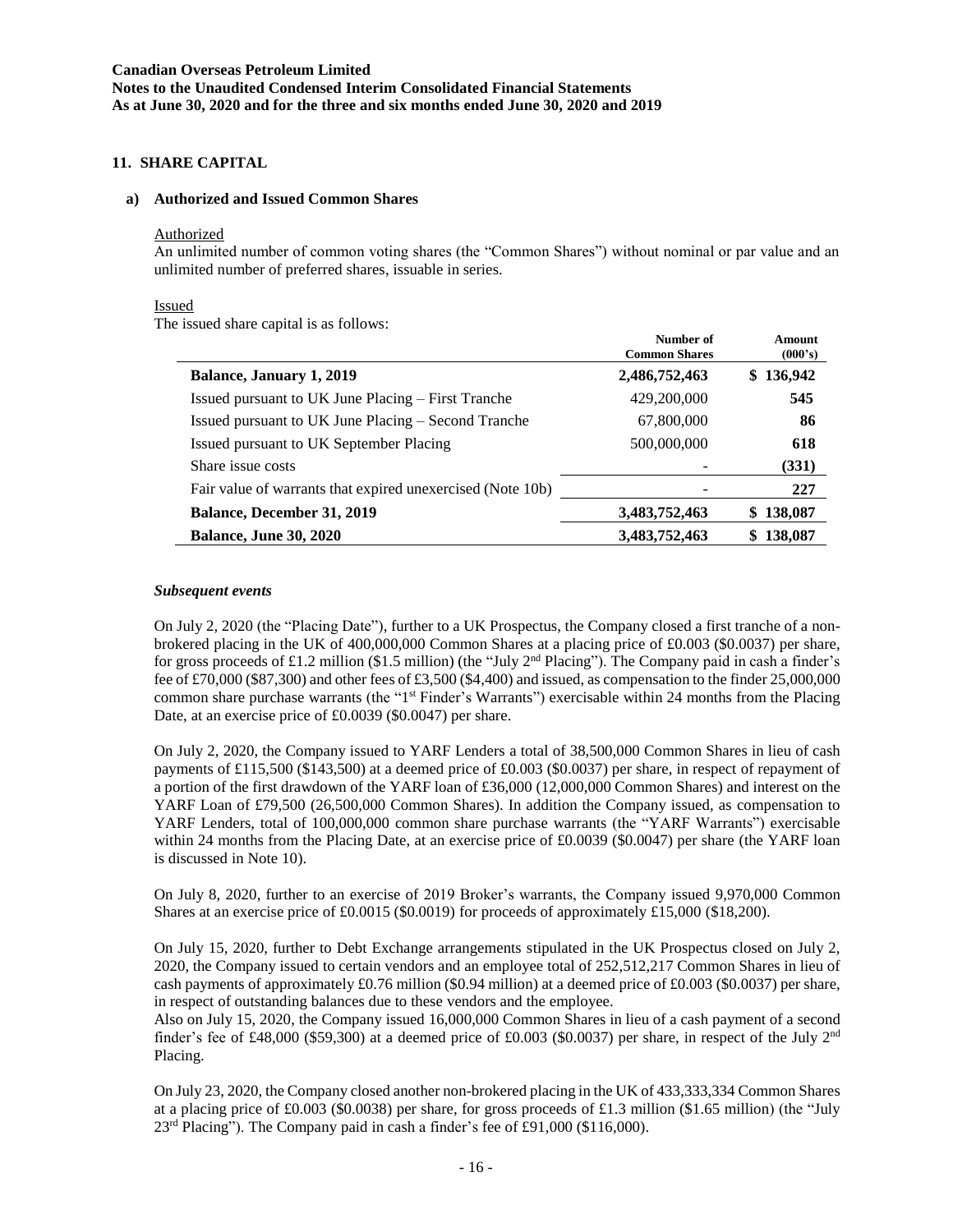### **11. SHARE CAPITAL (continued)**

#### **a) Authorized and Issued Common Shares (continued)**

In addition, on July 24, 2020, the Company issued, as compensation to the finder:

- $\bullet$  16,000,000 common share purchase warrants (the "2<sup>nd</sup> Finder's Warrants") exercisable within 24 months from the Placing Date, at an exercise price of £0.0039 (\$0.0047) per share – in respect of the July  $2<sup>nd</sup>$  Placing; and
- 32,500,000 common share purchase warrants (the "3rd Finder's Warrants") exercisable within 12 months from the Placing Date, at an exercise price of £0.0039 (\$0.0050) per share – in respect of the July 23<sup>rd</sup> Placing.

On August 4, 2020, further to Debt Exchange arrangements stipulated in the UK Prospectus closed on July 2, 2020, the Company issued to certain vendors and employees total of 93,708,210 Common Shares in lieu of cash payments of approximately £0.28 million (\$0.35 million) at a deemed price of £0.003 (\$0.0037) per share, in respect of outstanding balances due to these vendors and employees.

On August 17, 2020, further to an exercise of 2018 Broker's warrants, the Company issued 53,731,380 Common Shares at an exercise price of £0.00335 (\$0.0044) for proceeds of approximately £0.18 million (\$0.23 million).

The net proceeds from July 2nd Placing and July 23rd Placing will be used for the Company's ongoing general and administrative costs and for payment of outstanding creditors that are not subject to the Debt Exchange arrangements.

#### **b) Warrants**

A summary of the Company's share purchase warrants outstanding at June 30, 2020 is as follows:

| (\$000's)                              | Number of<br>Warrants | Weighted<br>Average<br><b>Exercise</b><br>Price* | Fair<br>Value of<br>Warrants | <b>Expiry Date</b>                    |
|----------------------------------------|-----------------------|--------------------------------------------------|------------------------------|---------------------------------------|
| Balance, January 1, 2019               | 107,731,380           | \$0.006                                          | \$<br><b>330</b>             | (June 12, 2019 to<br>August 30, 2020) |
| Issued June 2019 UK Placing            | 4,970,000             | 0.0019                                           | $\mathbf{2}$                 | June 4, 2021                          |
| Broker's Warrants                      |                       |                                                  |                              |                                       |
| Expired June 2017 Broker's Warrants    | (39,000,000)          | 0.0064                                           | (179)                        | June 12, 2019                         |
| Issued September 2019 UK Placing       | 5,000,000             | 0.0018                                           | $\mathbf{2}$                 | September 3, 2021                     |
| Broker's Warrants                      |                       |                                                  |                              |                                       |
| Expired October 2017 Broker's Warrants | (15,000,000)          | 0.0133                                           | (48)                         | October 16, 2019                      |
| Balance, December 31, 2019             | 63,701,380            | \$0.0040                                         | \$<br>107                    | (August 30, 2020 to                   |
|                                        |                       |                                                  |                              | September 3, 2021)                    |
| <b>Balance, June 30, 2020</b>          | 63,701,380            | \$0.0040                                         | \$<br>107                    | (August 30, 2020 to                   |
|                                        |                       |                                                  |                              | September 3, 2021)                    |

\*The weighted average exercise price has been converted in USD based on the foreign exchange rate in effect at the date of issuance.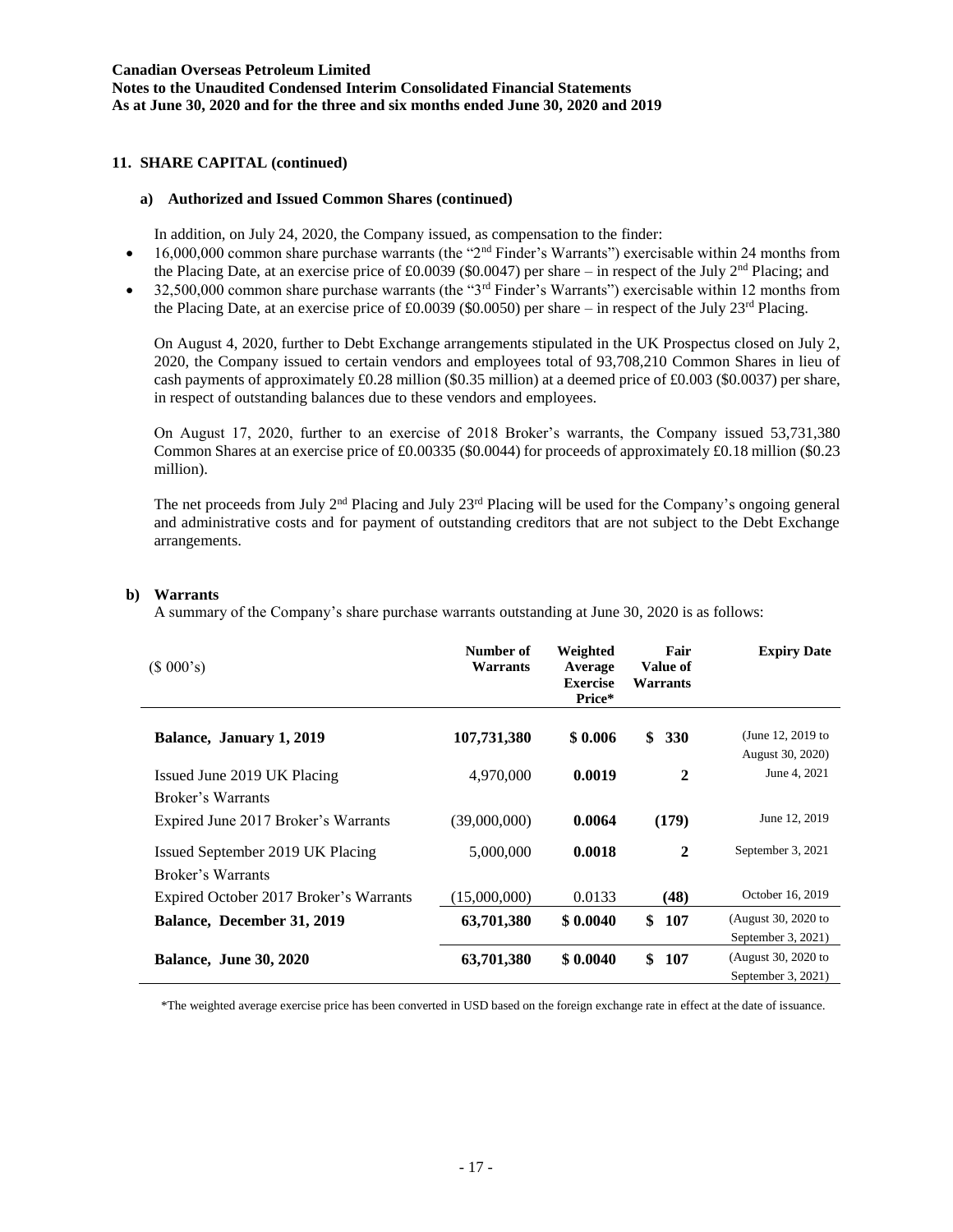### **11. SHARE CAPITAL (continued)**

#### **b) Warrants (continued)**

Subsequent to June 30, 2020, in July and August 2020 (as discussed in note Note 11a):

- 9,970,000 Broker's Warrants, issued further to June and September 2019 UK Placings, were exercised;
- 53,731,380 Broker's Warrants, issued further to August 2018 UK Placings, were exercised;
- 100,000,000 YARF Warrants were issued further to the YARF Loan Agreement; and
- Total of 73,500,000 Finders' Warrants were issued further to July  $2<sup>nd</sup>$  and July  $23<sup>rd</sup>$  Placings.

### **c) Incentive Stock Options**

The Company has a stock option plan where the number of Common Shares reserved under the plan shall not exceed 10% of the issued and outstanding Common Shares and the number reserved for any one individual may not exceed 5% of the issued and outstanding shares. Exercise prices for stock options granted are determined by the closing market price on the day before the date of grant.

There were no changes to the Company's stock option plan and no stock options were granted, exercised, expired and/or forfeited during the six months ended June 30, 2020. As at June 30, 2020, a total of 107,405,000 stock options to purchase Common Shares were outstanding, having a weighted average exercise price of \$0.04 per share and a remaining weighted average contractual life of 1.8 years.

| (\$000's)                                        | Number of<br><b>Options</b> | Weighted Avg.<br><b>Exercise Price*</b> | <b>Contributed</b><br><b>Capital Reserve</b> |
|--------------------------------------------------|-----------------------------|-----------------------------------------|----------------------------------------------|
| Balance, January 1, 2019                         | 107,515,000                 | \$0.04                                  | 50,394<br>SS.                                |
| Forfeited                                        | (110,000)                   | 0.04                                    |                                              |
| <b>Balance and exercisable December 31, 2019</b> | 107,405,000                 | \$0.04                                  | 50,394                                       |
| Balance and exercisable June 30, 2020            | 107,405,000                 | \$0.04                                  | 50,394                                       |

\*The weighted average exercise price has been converted in USD based on the foreign exchange rate in effect at the date of issuance.

# **12. RELATED PARTY TRANSACTIONS**

#### **a) Related Parties**

Related parties include subsidiaries, joint arrangements, key management personnel, the directors, immediate family members of key management personnel and directors, and entities which are, directly or indirectly, controlled by, jointly controlled by or significantly influenced by key management personnel, directors or their close family members.

#### **b) Loan with Directors and Officers**

Effective 14 February 2020, the Company entered into a Promissory Note with Arthur Millholland, President and CEO of the Company, for a principal amount of Canadian dollar \$200,000, approximately US\$153,000 as at the issue date. The terms of this Promissory Note are discussed in Note 9 above.

On May 22, 2020, the Company received a cash advance (the Advance) of Canadian dollar \$70,000 (approximately US\$50,000) from its CEO (CAD\$60,000) and one of its Directors (CAD\$10,000). The Advance had no interest and no fixed term of repayment, however the Advance was expected to be repaid in full from proceeds of the Company's UK Placing. As at June 30, 2020, the Company's accounts payable included Canadian dollar \$70,000 (approximately US\$53,400) due to its CEO and Director. The total Advance was repaid in cash on July 3, 2020.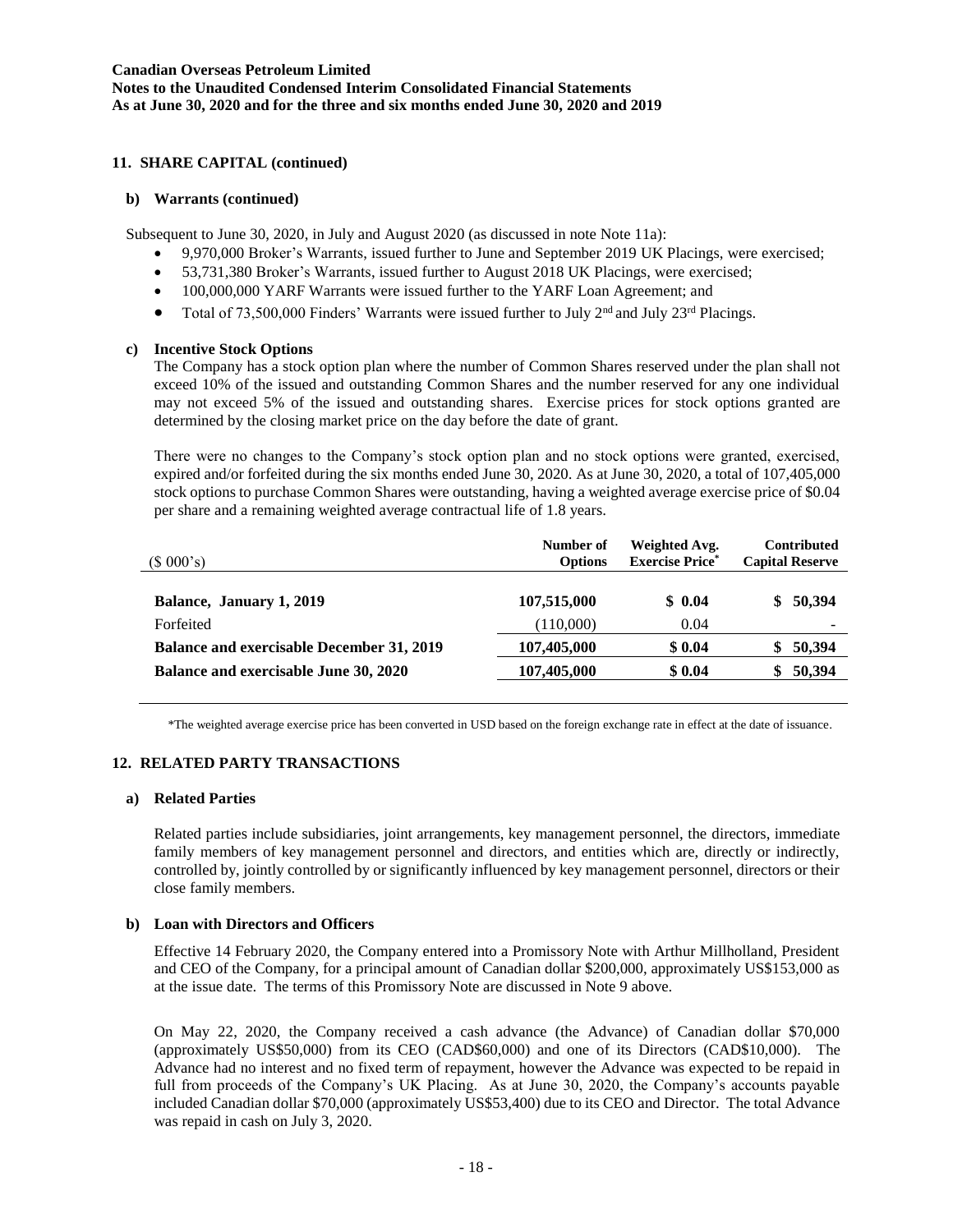# **12. RELATED PARTY TRANSACTIONS (continued)**

### **c) Other transactions with Directors and Officers**

As at June 30, 2020, the Company had following accounts payable due to its Directors and Officers:

- \$512,000 due to Officers in respect of a portion of 2019 and 2020 Officers' remuneration that was earned but not paid as at June 30, 2020;
- Accrued holiday pay of \$102,000 due to Officers;
- \$110,000 due to Directors in respect of unpaid directors' fees for the second quarter of 2020;
- \$33,000 due to an officer in respect of travel expenses; and
- \$53,400 due to CEO and Director in respect of the Advance discussed in b) above.

On July 15, 2020 and on August 4, 2020, further to Debt Exchange arrangements stipulated in the UK Prospectus that closed on July 2, 2020, the Company issued to its officers total of 84,517,444 Common Shares in lieu of cash payments of approximately £254,000 (\$315,000) at a deemed price of £0.003 (\$0.0037) per share, in respect of net amounts (after withholding taxes) of these officers remuneration outstanding as at June 30, 2020; the related income tax withholdings and payroll deductions were paid in cash by the Company to respective tax authorities.

### **d) Remuneration of Directors and Other Key Management Personnel**

The key management personnel of the Company are comprised of executives of the Company and members of its board of directors. The remuneration earned but not paid to officers and key management personnel for the six months period ended June 30, 2020 amounted to \$358,000. The remuneration includes salaries, health benefits, and other taxable benefits.

External directors' fees of \$110,000 were accrued for the second quarter of 2020; the directors' fees for first quarter of 2020 were waived (together with directors' fees for the year ended 2019), further to a Board resolution dated March 26, 2020.

The Company employs a family member of a member of key management under normal commercial terms. Total salary and benefits paid to this individual for the six months ended June 30, 2020 amounted to \$10,900 and earned but unpaid salaries amounted to \$17,000 as at June 30, 2020.

### **e) Transactions with Jointly Controlled Entity**

In the normal course of operations, the Company enters into transactions on market terms with its jointly controlled entity ShoreCan, which have been measured at exchange value and are recognized in the consolidated financial statements of ShoreCan, including, but not limited to: management fees, technical services and interest-bearing loans. The Company's balances with the jointly controlled entity are disclosed in Note 4.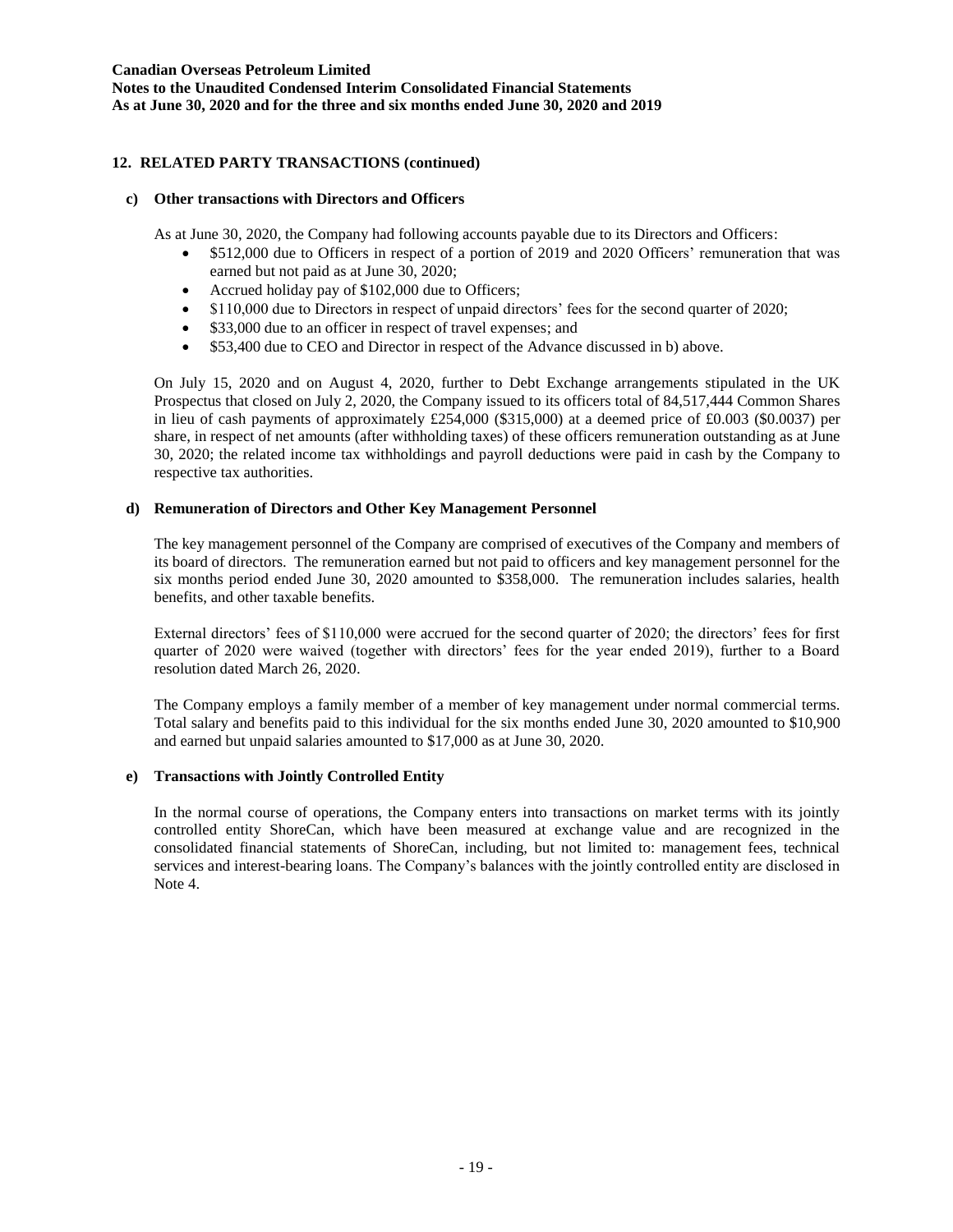### **13. FINANCIAL INSTRUMENTS**

The Company measures financial assets and financial liabilities at fair value on initial recognition, which is typically the transaction price unless a financial instrument contains a significant financing component. Measurement in subsequent periods depends on the financial instrument's classification, as described below.

- Fair value through profit or loss: Financial instruments designated at fair value through profit or loss are initially recognized and subsequently measured at fair value with changes in those fair values immediately charged to the statements of comprehensive income. Under this classification, the Company estimates fair value of the embedded derivative conversion option of the CEO short term loan and recognizes related embedded derivative liability (Note 9).
- Amortized cost: Financial instruments designated as amortized cost are initially recognized at fair value, net of directly attributable transaction costs, and are subsequently measured at amortized cost using the effective interest method. Financial instruments under this classification include cash, accounts receivable, short-term loans (including CEO and YARF Loans), accounts payable and accrued liabilities.
- Fair value through other comprehensive income: Financial instruments designated as fair value through other comprehensive income are initially recognized at fair value, net of directly attributable transaction costs, and are subsequently measured at fair value with changes in fair value recognized in other comprehensive income, net of tax. The Company does not have any financial instruments under this classification.

### *Impairment of financial assets*

The Company recognizes loss allowances for expected credit losses on its financial assets measured at amortized cost. Expected credit losses exist if one or more loss events occur after initial recognition of the financial asset which has an impact on the estimated future cash flows of the financial asset and that impact can be reliably measured. The Company uses a combination of historical and forward-looking information to determine the appropriate expected credit loss. The carrying amount of the asset is reduced through the use of an allowance account, and the loss is recognized in general and administrative expenses.

#### **a) Foreign exchange risk**

To mitigate a portion of its exposure and to the extent it is feasible, the Company keeps its funds in currencies applicable to its known short-term obligations.

Cash and cash equivalents includes amounts denominated in the following foreign currencies:

|                             | <b>June 30, 2020</b> | December $31, 2019$ |
|-----------------------------|----------------------|---------------------|
| <b>Great British Pounds</b> |                      |                     |
| Canadian Dollars            | 65                   |                     |

### **(b) Credit risk**

The Company's accounts receivable and long-term receivable include mainly amounts due from its partner in ShoreCan as well as accounts receivable in respect of recoverable GST and VAT. The Company believes there is no unusual exposure associated with these receivables. No amounts are considered to be past due and no allowance for doubtful accounts has been recorded in the accounts. As at June 30, 2020, the Company holds \$0.06 million of cash and cash equivalents with Canadian and Bermuda chartered banks (December 31, 2019 - \$0.08 million).